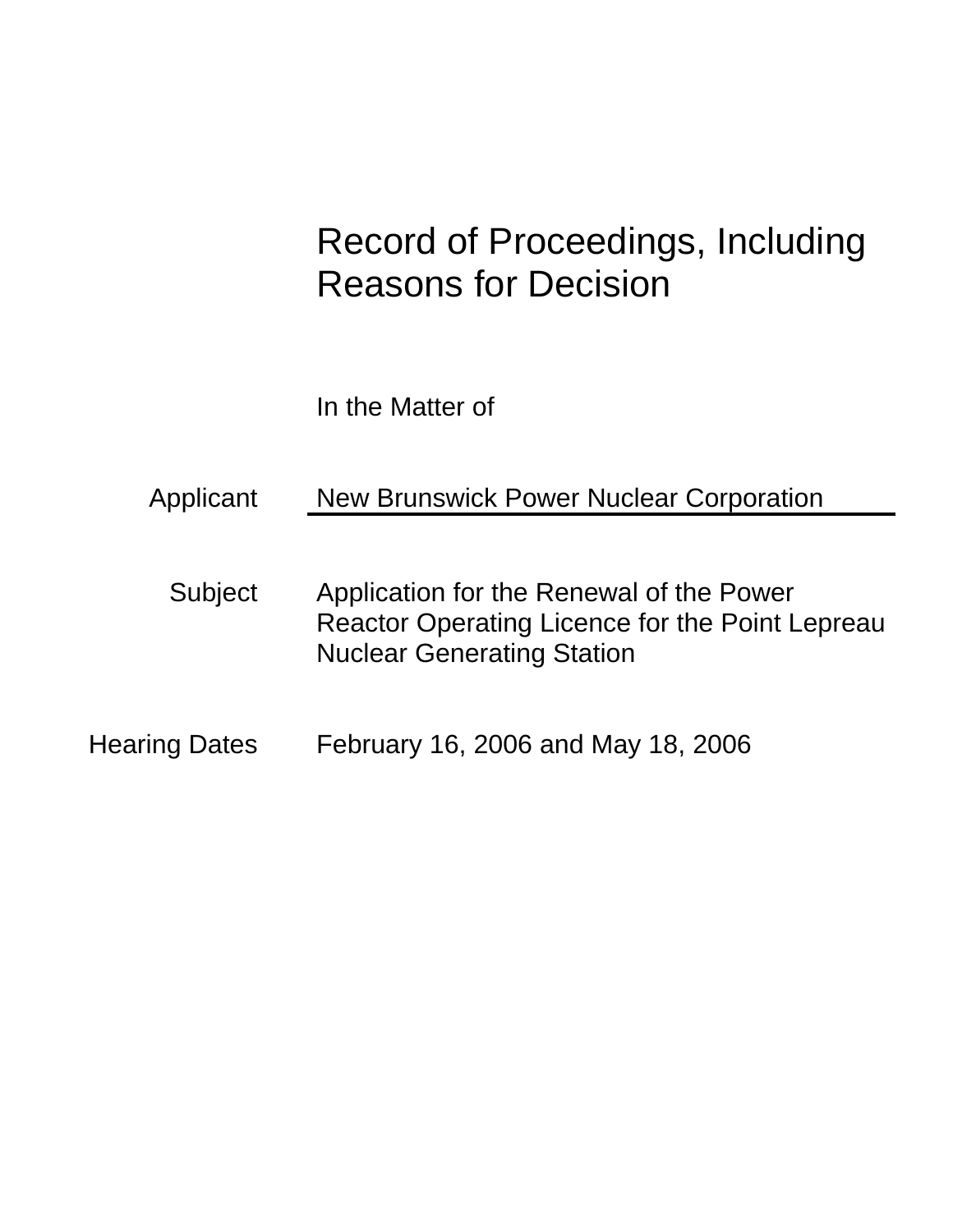# **RECORD OF PROCEEDINGS**

| Applicant:                                                    | <b>New Brunswick Power Nuclear Corporation</b>                                                                         |                             |  |
|---------------------------------------------------------------|------------------------------------------------------------------------------------------------------------------------|-----------------------------|--|
| Address/Location:                                             | P.O. Box 600, Lepreau NB, E5J 2S6                                                                                      |                             |  |
| Purpose:                                                      | Application for the renewal of the Power Reactor Operating<br>Licence for the Point Lepreau Nuclear Generating Station |                             |  |
| Application received:                                         | November 28, 2005                                                                                                      |                             |  |
| $Date(s)$ of hearing:                                         | February 16, 2006 and May 18, 2006                                                                                     |                             |  |
| Location:                                                     | Canadian Nuclear Safety Commission (CNSC) Public Hearing<br>Room, 280 Slater St., 14th. Floor, Ottawa, Ontario         |                             |  |
| Members present:                                              | C.R. Barnes, presiding Member<br>A.R. Graham                                                                           | M. J. McDill<br>J.A. Dosman |  |
| Secretary:<br><b>Recording Secretary:</b><br>General Counsel: | M.A. Leblanc<br>P. Bourassa<br>J. Lavoie                                                                               |                             |  |

| <b>Applicant Represented By</b>                                    |                                                            | <b>Document Number</b> |                        |
|--------------------------------------------------------------------|------------------------------------------------------------|------------------------|------------------------|
| • D. Hay, President and Chief Executive Officer                    |                                                            |                        |                        |
| • G. Thomas, Vice-President                                        |                                                            |                        |                        |
| • J.J. McCarthy, Station Manager, Point Lepreau Generating Station |                                                            |                        |                        |
| • P.N. McKay, Director, Public Relations                           |                                                            |                        |                        |
|                                                                    | • L.J.P. Comeau, Personnel Safety and Environment Manager  |                        | CMD 06-H4.1            |
| • E.R. Eagles, Refurbishment Project Director                      |                                                            |                        | CMD 06-H4.1A           |
| • J.M. Doucett, Director, Human Resources and Performance          |                                                            |                        |                        |
| Improvement                                                        |                                                            |                        |                        |
| • D. Burney, Chairman                                              |                                                            |                        |                        |
|                                                                    | • A. Morton, Director Business Services                    |                        |                        |
|                                                                    | • Dr. T. Gendron, Manager, Heat Transport Integrity        |                        |                        |
|                                                                    | • J. Slade, Senior Technical Advisor, Material Degradation |                        |                        |
| • K. Stratton, Technical Manager                                   |                                                            |                        |                        |
|                                                                    | <b>CNSC</b> staff                                          |                        | <b>Document Number</b> |
| $\bullet$ I. Grant                                                 | · A. Blahoianu                                             | $\bullet$ S. Munger    |                        |
| $\bullet$ K. Lafrenière                                            | $\bullet$ J. Fraser                                        | • B. Poulet            | <b>CMD 06-H4</b>       |
| • H. McRobbie                                                      | $\bullet$ B. Valpy                                         |                        | CMD 06-H4.A            |
| • G. Cherkas                                                       | • J. O'Dacre                                               |                        |                        |
|                                                                    | <b>Intervenors</b>                                         |                        | <b>Document Number</b> |
| See appendix A                                                     |                                                            |                        |                        |

**Licence:** Issued<br>**Decision:** May 18, 2006 **Date of Decision:**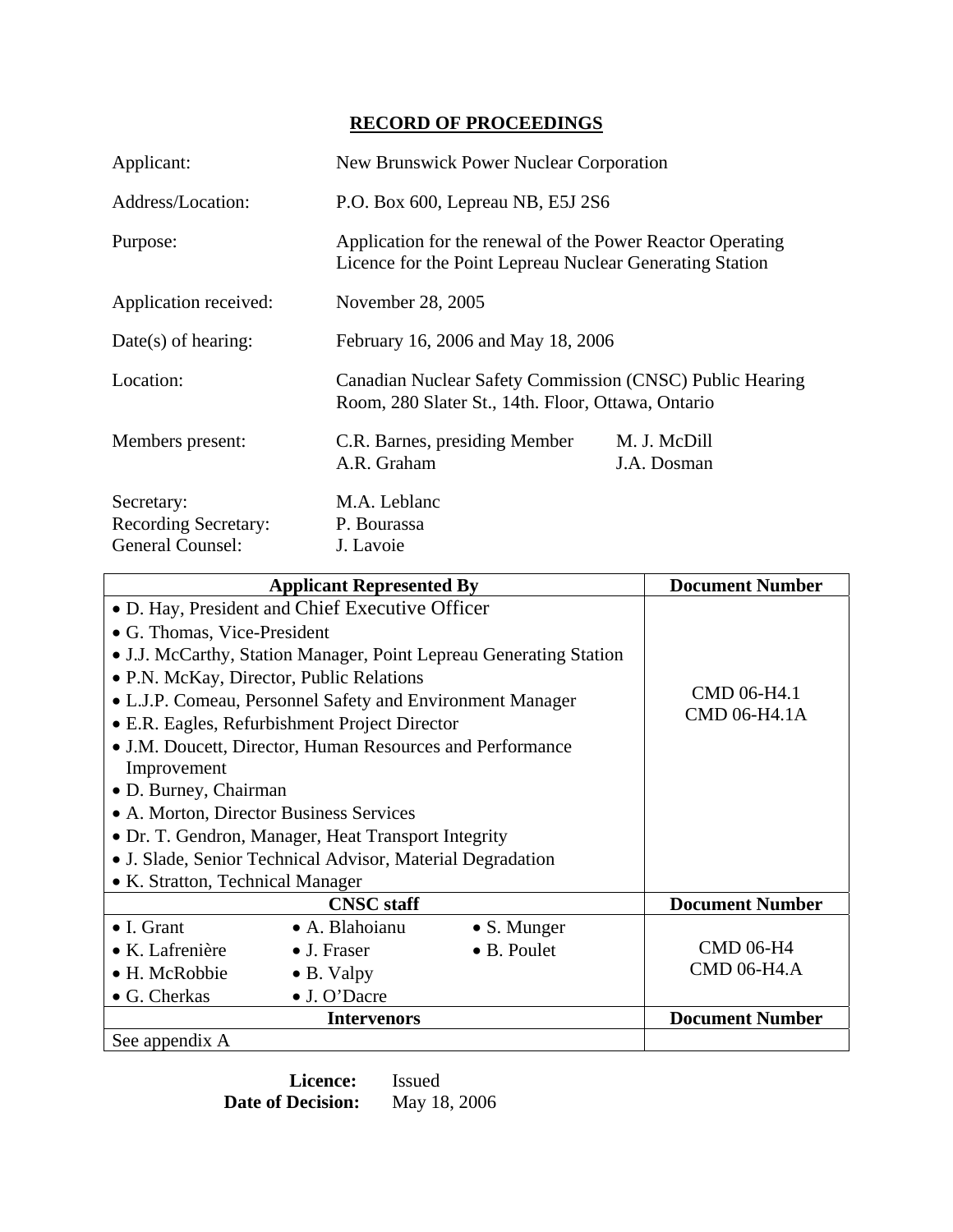# **Table of Contents**

| <b>Decision</b> |  |
|-----------------|--|
|                 |  |
|                 |  |
|                 |  |
|                 |  |
|                 |  |
|                 |  |
|                 |  |
|                 |  |
|                 |  |
|                 |  |
|                 |  |
|                 |  |
|                 |  |
|                 |  |
|                 |  |
|                 |  |
|                 |  |
|                 |  |
|                 |  |
|                 |  |
|                 |  |
|                 |  |
|                 |  |
|                 |  |
|                 |  |
|                 |  |
|                 |  |
|                 |  |
|                 |  |
|                 |  |
|                 |  |
|                 |  |
|                 |  |
|                 |  |
|                 |  |
|                 |  |
|                 |  |
|                 |  |
|                 |  |
|                 |  |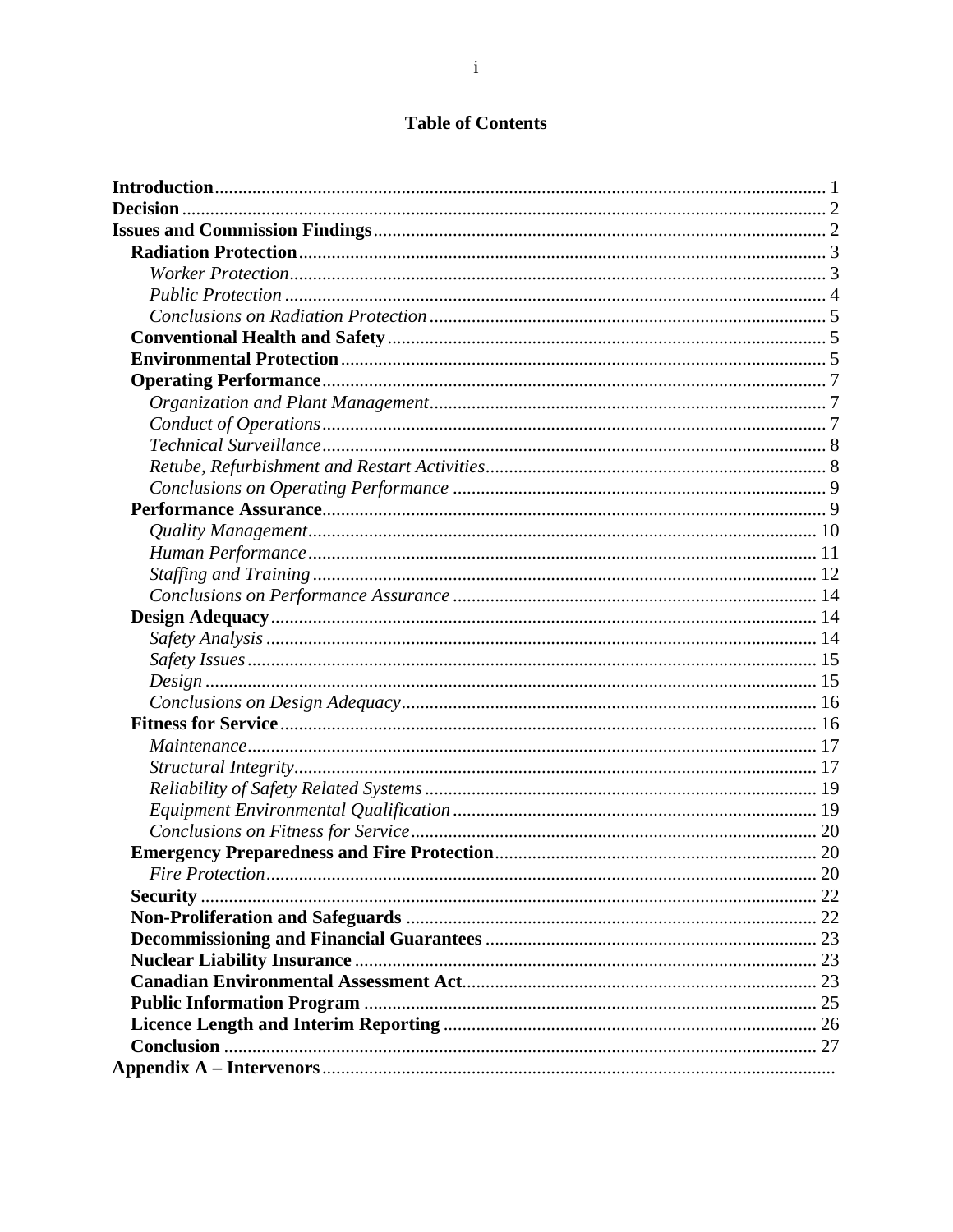# **Introduction**

- 1. New Brunswick Power Nuclear Corporation (NB Power Nuclear) has applied to the Canadian Nuclear Safety Commission  $(CNSC)^1$  for the renewal of its Power Reactor Operating Licence for the Point Lepreau Nuclear Generating Station (PLNGS) for a period of five years.
- 2. The PLNGS is located in the Province of New Brunswick on the Lepreau Peninsula. The nuclear facility consists of a single CANDU-6 unit with a total net rated capacity of 630 megawatts.
- 3. The proposed five-year licence period includes an 18-month maintenance outage to retube the reactor and refurbish the station with the intention to extend the operation of the PLNGS for 25 to 30 years. The proposed retube activities (hereafter referred to as the Retube) would include the replacement of all fuel channels, calandria tubes and feeder pipes while the refurbishment activities (hereafter referred to as the Refurbishment) would include additional repairs, replacement, inspections and upgrades.

# Issues

- 4. In considering the application, the Commission was required to decide, pursuant to subsection 24(4) of the *Nuclear Safety and Control Act*: 2
	- a) if NB Power Nuclear is qualified to carry on the activity that the licence would authorize; and
	- b) if, in carrying on that activity, NB Power Nuclear would make adequate provision for the protection of the environment, the health and safety of persons and the maintenance of national security and measures required to implement international obligations to which Canada has agreed.

# Public Hearing

5. The Commission, in making its decision, considered information presented for a public hearing held on February 16, 2006 and May 18, 2006 in Ottawa, Ontario. The public hearing was conducted in accordance with the *Canadian Nuclear Safety Commission Rules*  of Procedure.<sup>3</sup> During the public hearing, the Commission received written submissions and heard oral presentations from CNSC staff (CMD 06-H4, CMD 06-H4.A, CMD 06- H4.B and CMD 06-H4.C) and NB Power Nuclear (CMD 06-H4.1, CMD 06-H4.1A and

 $\overline{a}$ 

<sup>&</sup>lt;sup>1</sup> In this *Record of Proceedings*, the *Canadian Nuclear Safety Commission* is referred to as the "CNSC" when referring to the organization and its staff in general, and as the "Commission" when referring to the tribunal component.

 $2$  S.C. 1997, c. 9.

 $3$  S.O.R./2000-211.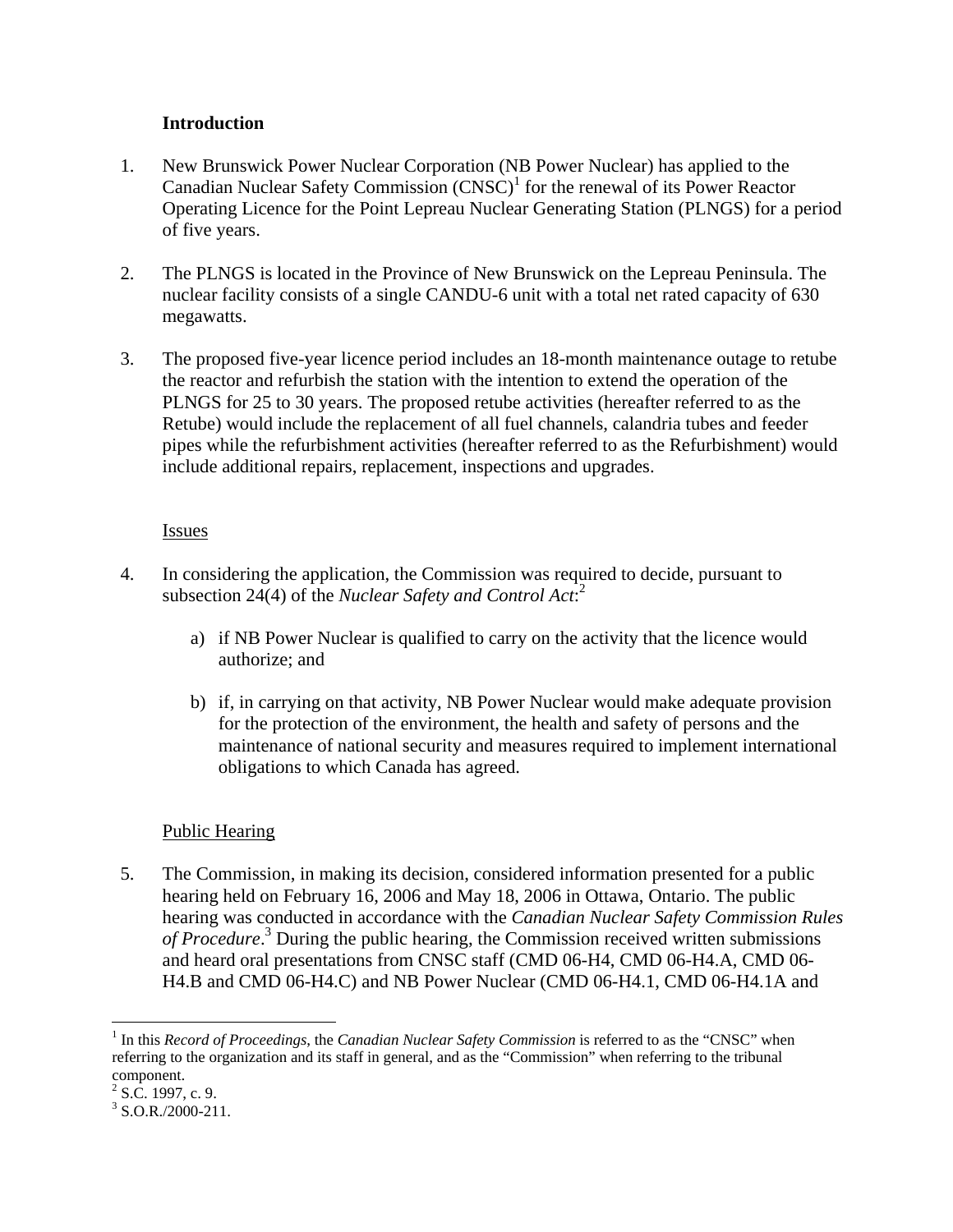CMD 06-H4.1B). The Commission also considered oral and written submissions from 36 intervenors (see Appendix A for a detailed list of interventions).

# **Decision**

6. Based on its consideration of the matter, as described in more detail in the following sections of this *Record of Proceedings*, the Commission concluded that NB Power Nuclear is qualified to carry on the activity that the licence will authorize. The Commission also determined that NB Power Nuclear, in carrying on that activity, will make adequate provision for the protection of the environment, the health and safety of persons and the maintenance of national security and measures required to implement international obligations to which Canada has agreed. Therefore,

the Commission, pursuant to section 24 of the *Nuclear Safety and Control Act*, issues Nuclear Power Reactor Operating Licence PROL 17.00/2011 to New Brunswick Power Nuclear Corporation, Lepreau, New Brunswick, for the Point Lepreau Nuclear Generating Station. The licence is valid from July 1, 2006 to June 30, 2011.

7. The Commission includes in the licence the conditions recommended by CNSC staff as set out in the draft licence attached to CMD 06-H4.C, with the following modification to licence condition 12.1

> At the conclusion of the refurbishment outage, the licensee shall obtain prior approval of the Commission before reloading fuel in the reactor and proceeding with the restart of the reactor. With the request for approval, the licensee shall provide a completion assurance report on the installation and commissioning of the improvements and modifications listed in Appendix J.

- 8. In this regard, the Commission will consider the request for approval, including the completion assurance report, in the context of a public hearing.
- 9. With this decision, the Commission requests that CNSC staff provide the Commission with an annual report on the safety performance of the facility at a public proceeding of the Commission. The report will be part of the CNSC Staff Annual Report on the Canadian Nuclear Power Industry and will include a detailed progress report related to the authorized activities associated with the Retube and the Refurbishment.

#### **Issues and Commission Findings**

10. In making its licensing decision under section 24 of the NSCA, the Commission considered a number of matters relating to NB Power Nuclear's qualifications to carry out the proposed activities, and the adequacy of the proposed measures for protecting the environment, the health and safety of persons, national security and international obligations to which Canada has agreed. The Commission's findings on these issues are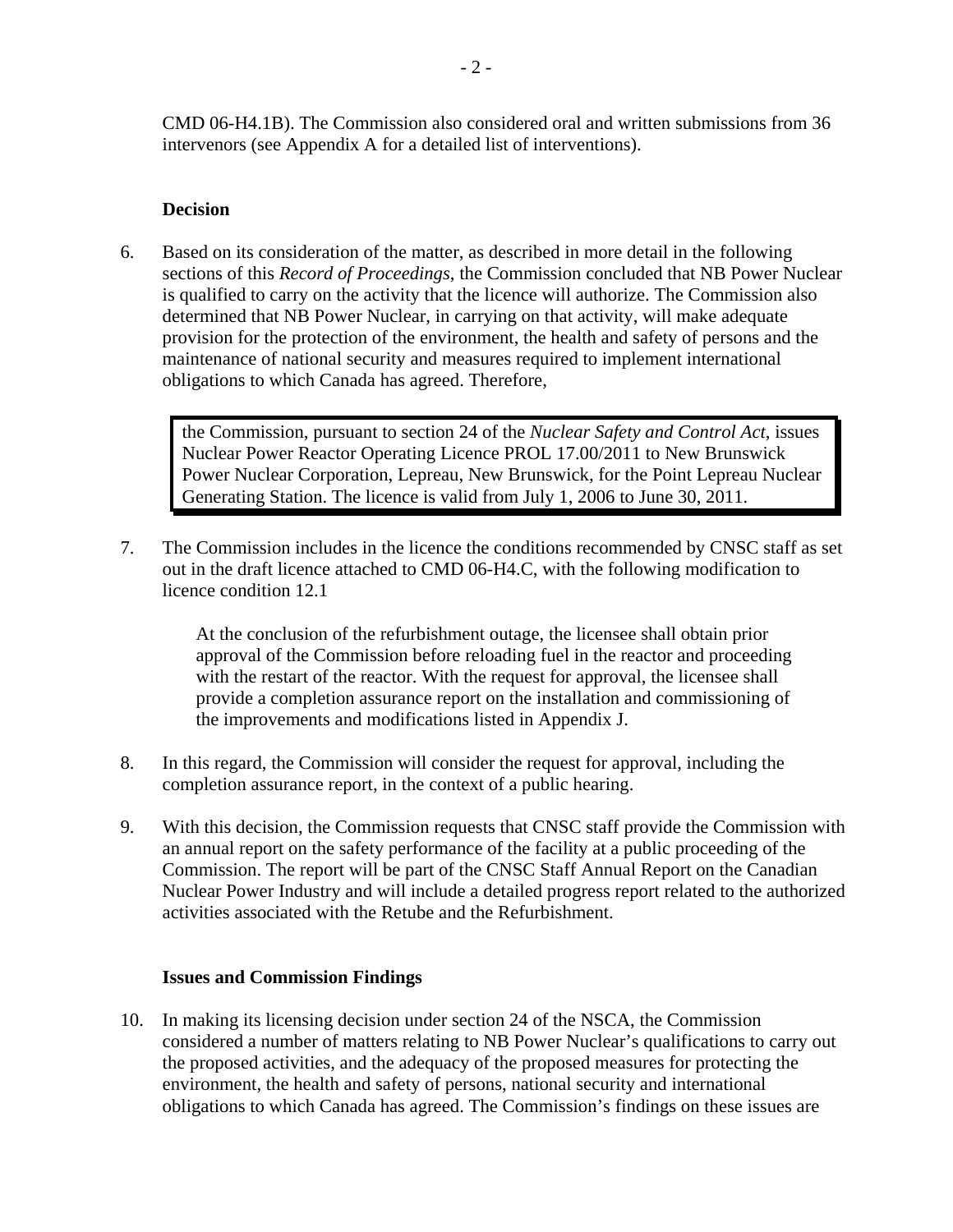summarized in this section.

11. The Commission notes that many of the issues examined are interdependent. As such, the findings of the Commission presented below are based on the Commission's consideration of all of the information and submissions available for reference on the record for the hearing.

# **Radiation Protection**

#### *Worker Protection*

- 12. With respect to the protection of workers from radiation, NB Power Nuclear noted that worker radiation exposures are controlled by various methods such as the implementation of administrative and action levels, job planning, access control and signposting. NB Power Nuclear also identified various areas of continuous improvement in reducing worker radiation exposures, including the maintenance and calibration of radiation protection instrumentation and improvements to the respiratory protection program to cover radiological applications.
- 13. CNSC staff reported that NB Power Nuclear's radiation protection program and its implementation at the PLNGS meet CNSC requirements. CNSC staff also reported that the radiation doses to the workers during the current licence period were consistently below the regulatory limit. CNSC staff concluded that individual and collective doses were kept As Low As Reasonably Acceptable (ALARA) and that radiation exposures at the PLNGS are being well managed.
- 14. With respect to radiation protection for the work associated with the Retube and Refurbishment of the PLNGS, NB Power Nuclear noted it was examining ways of optimizing fuel channel, feeder and calandria tube removal and replacement for contamination control and to keep doses ALARA. In this respect, a volume reduction process using remotely-controlled shielded machines would be used to reduce the time and exposure of workers. NB Power Nuclear noted that AECL, as the consultant hired to manage the Retube and Refurbishment, would be following the Station Radiation Protection procedures and use NB Power Nuclear personnel as protection assistants.
- 15. Greenpeace, in its intervention, expressed concern that the Retube activities were not adequately scrutinized for radiation exposure to workers.
- 16. In this respect, the Commission sought further information on the measures to be taken to minimize radiation exposures to workers during outage work associated with the Retube. NB Power Nuclear explained that specific ALARA planning was underway to minimize exposure, but that further information was still needed to complete the dose accumulation models associated with the Retube. With this information, expected to be available by the fall 2006, NB Power Nuclear noted that it will be able to develop individual work practices for each employee to ensure that radiation doses remain below the regulatory limits. NB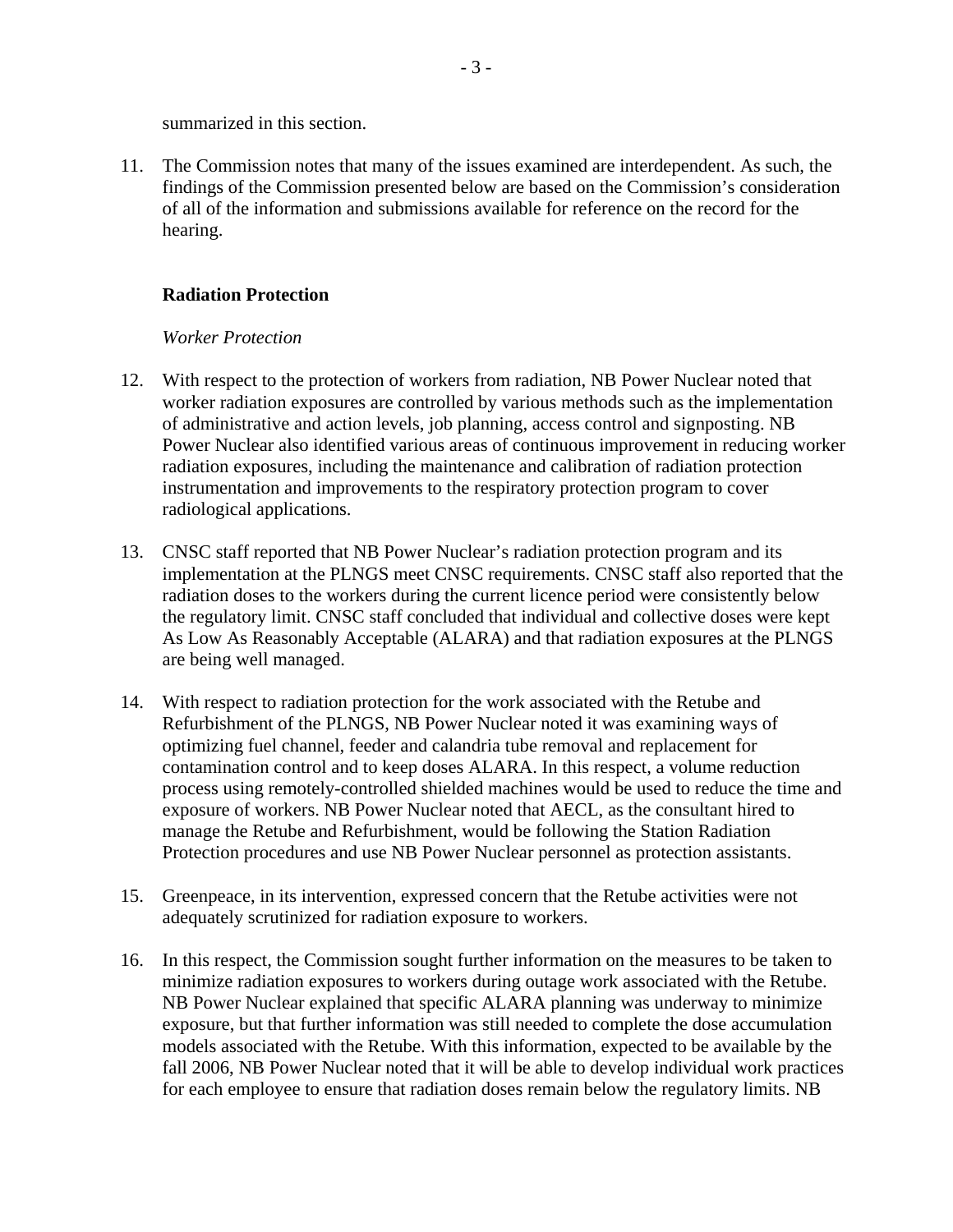Power Nuclear also noted that annual doses to workers associated with the outage activities are expected to be significantly higher than the annual limit reported in 2005 but are expected to remain below regulatory requirements over the requested licence period.

17. The Commission requests CNSC staff to report to the Commission, as appropriate, on international practices for radiation protection during refurbishment activities in order to ensure that all possible means are taken to keep doses to workers ALARA.

# *Public Protection*

- 18. With respect to protection of the public from the effects of radiation, NB Power Nuclear reported that the estimated doses to the public resulting from the operation of the PLNGS during the current licence period were well below the public regulatory dose limit of 1 millisievert per year (1 mSv/yr), as defined in the *Radiation Protection Regulations*,<sup>4</sup> and well below the PLNGS design and operating target of 0.5 mSv/yr.
- 19. CNSC staff concurred with NB Power Nuclear's environmental radiation monitoring data and stated that the risk to the public has been acceptably low and will remain acceptably low during the proposed licence period.
- 20. An intervenor suggested that the Commission give consideration to requiring epidemiological studies in the area surrounding the PLNGS to establish baseline information of the current operations. In the opinion of this intervenor, such information would assist the public in expressing its opinions about future licensing with full understanding of how the reactor's operations may or may not affect the population.
- 21. In response, CNSC staff stated that a baseline epidemiological study on the risk of either cancer or hereditary diseases around nuclear power stations is not feasible. CNSC staff based this statement on the work compiled by the International Atomic Energy Agency (IAEA) and published in a report in 2004 on studies done for populations living around nuclear power plants elsewhere in the world. CNSC staff noted that the studies have shown there is no concluding proof that there is a relationship between hereditary diseases that are attributable to exposure to radiation. CNSC staff further noted that the incremental rate of cancer at the very low doses that are associated with releases of radioactive contaminants from nuclear processing or nuclear power plants is also equally low and is not detectable in populations where the natural background rate of cancer is high.
- 22. CNSC staff explained that public exposure to radiation around the PLNGS from various pathways such as breathing the air, eating fish and drinking milk, has been between 5 and 10 microsieverts per year (µSv/yr). This represents a small fraction of the natural background radiation for people living in that area (which is 1000 to 3000 µSv/yr or 1 to 3  $mSv/yr$ ) and a small fraction of the regulatory dose limit (which is 1000  $\mu Sv/yr$  or 1 mSv/yr). The CNSC staff concluded that there is sufficient information from existing studies to indicate that the radiological risk is extremely low and epidemiological studies

 4 S.O.R./2000-203.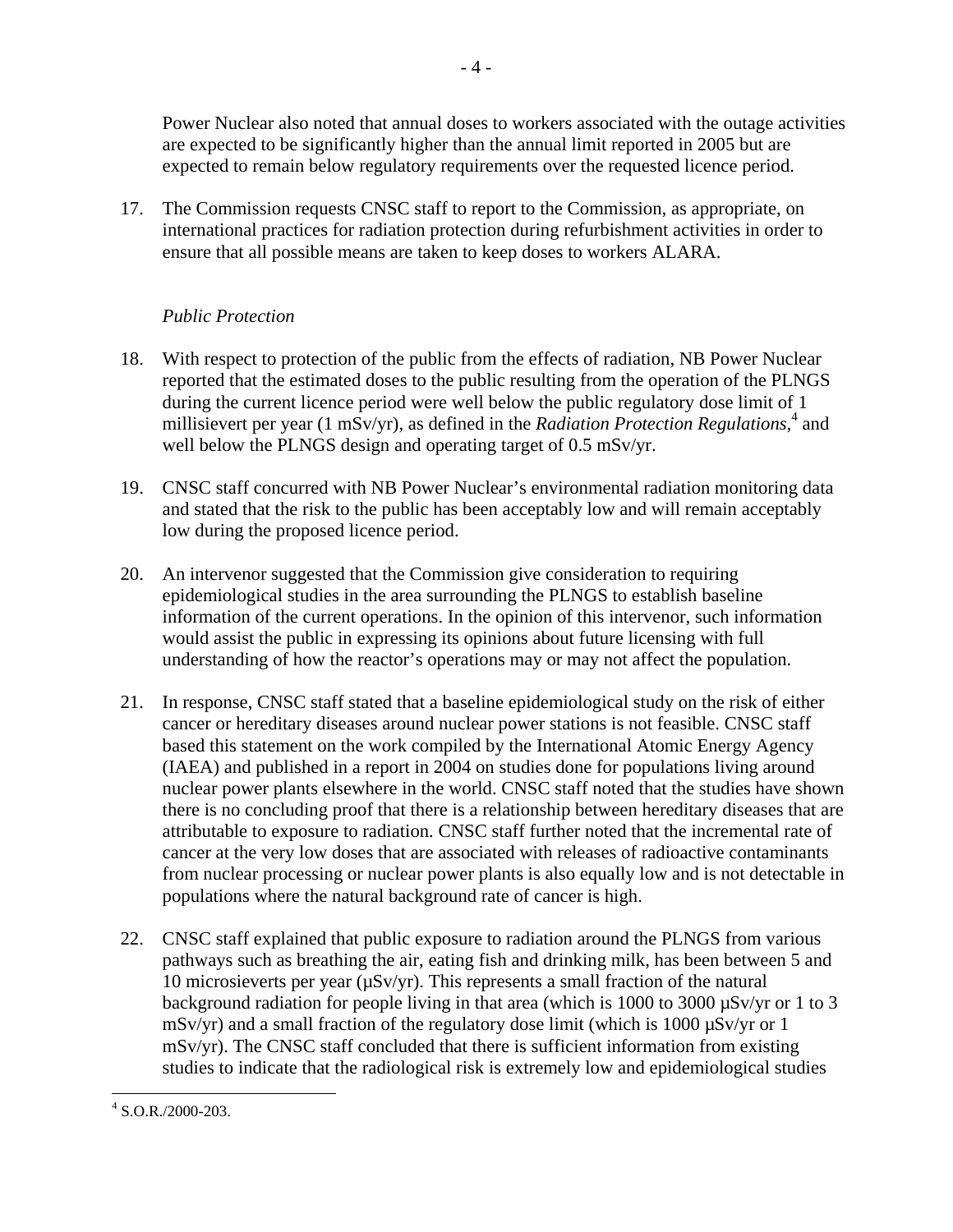are not feasible in this case.

### *Conclusions on Radiation Protection*

23. Based on the above information and considerations, the Commission concludes that NB Power Nuclear has made, and will continue to make, adequate provision for the protection of persons from radiation at PLNGS. For further discussions of the Commission's findings in related areas, see the sections on Environmental Protection and on Staff Training.

# **Conventional Health and Safety**

- 24. With respect to the protection of persons from non-radiological hazards at the PLNGS, NB Power Nuclear reported that its occupational Health & Safety Program complies with the New Brunswick Occupational Health and Safety Act and associated regulations. NB Power Nuclear indicated that the Accident Severity Rate increase in 2004 was driven by a single event resulting in lengthy rehabilitation. The 2005 record has improved to 1.2 lost days per 200,000 person-hours worked which is below the industry average of 4.5 lost days per 200,000 person-hours worked.
- 25. CNSC staff reported that the conventional Health and Safety Program at the PLNGS meets expectations. CNSC staff monitored the implementation of the improvements to the respiratory protection program to formally document it and ensure that it meets the applicable Canadian Standards Association (CSA) standard. CNSC staff noted that it continues to monitor the effectiveness of the NB Power Nuclear's Health and Safety Program, using the Accident Severity Rate to obtain information on the proponent's performance.
- 26. Based on this information, the Commission is satisfied that NB Power Nuclear has made, and will continue to make, adequate provision for the protection of persons from conventional (non-radiological) hazards at the PLNGS. For further discussions of the Commission's findings in related areas, see the sections on Safety Culture and Staff Training.

#### **Environmental Protection**

- 27. To determine whether NB Power Nuclear will make adequate provisions to protect the environment while carrying out the proposed activities at the PLNGS, the Commission considered the potential for the continued operation of the PLNGS as well as the Retube and Refurbishment activities to adversely affect the environment.
- 28. NB Power Nuclear identified the corporate policies that govern environmental issues at the PLNGS and noted that it has been maintaining its ISO 14001 *Environmental Management System* (EMS) certification. NB Power Nuclear stated that its emissions are monitored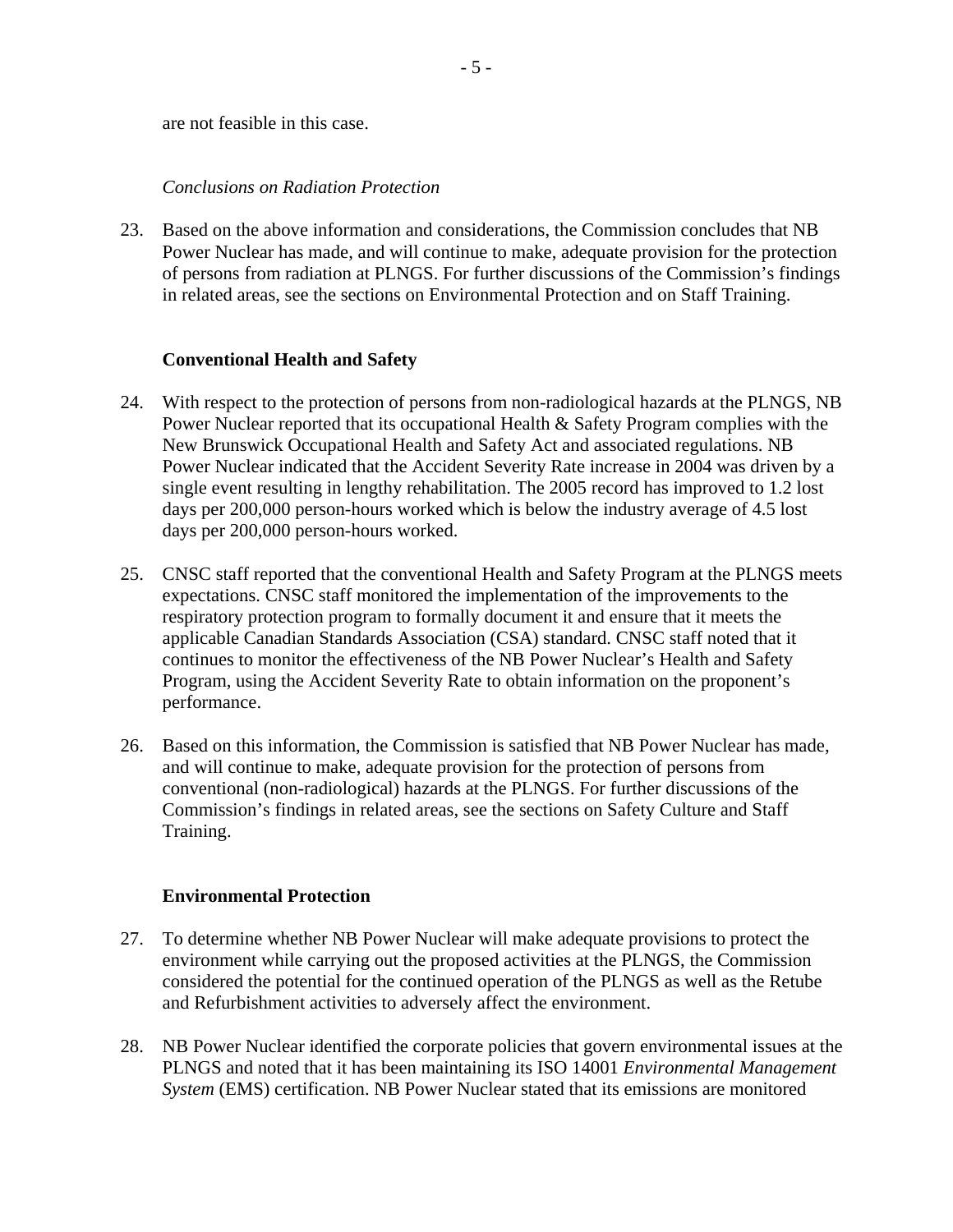continuously, samples are analyzed and discharges are controlled. As part of its activities to limit the environmental impacts of the operation of the PLNGS, NB Power noted that its gaseous waste is filtered using high efficiency particulate filters and that it uses a Vapour Recovery System to reduce tritium emissions. Furthermore, NB Power Nuclear noted that a volume reduction process has been developed to decrease the volume of waste generated as a result of the replacement of the pressure tubes and calandria tubes.

- 29. As evidence of the organization's support of environmental protection, NB Power Nuclear reported that the Environment Committee of Board of Directors meets regularly and is provided with updates from the operations to ensure continuous oversight and maintained commitment.
- 30. Based on its review of NB Power Nuclear's programs to identify, monitor and control releases of nuclear substances from the site, CNSC staff concluded that the environmental performance at the PLNGS meets CNSC requirements. CNSC staff noted that the releases of nuclear substances were consistently below the derived release limits and that there were no unplanned releases of nuclear or hazardous substances that would pose unreasonable risk during the current licence period.
- 31. As a result of its March 2005 inspection, CNSC staff noted several areas of strength with NB Power Nuclear's environmental protection policies and procedures and other areas that need improvement. In this respect, CNSC staff issued five action notices and one recommendation to the licensee to correct these deficiencies. CNSC staff noted there were no outstanding remedial actions from previous compliance inspections and it is satisfied with plans in place and the progress made towards improvement.
- 32. Greenpeace, in its intervention, expressed concern that there were no plans for long-term management of non-fuel radioactive waste to be generated from the proposed Retube and eventual decommissioning activities. In this regard, the Commission notes that long-term waste management issues were considered by the Commission during its public hearings on the EA Guidelines<sup>5</sup> and on the Environmental Assessment Screening Report<sup>6</sup> for the proposed modifications to the Point Lepreau Solid Radioactive Waste Management Facility. The hearings were held on May 22, 2002 and June 27, 2003 respectively.
- 33. Based on this information, the Commission is satisfied that NB Power Nuclear has made, and will continue to make, adequate provision at the PLNGS for the protection of the environment during the proposed licence period.

 $\overline{a}$ 

<sup>5</sup> *Record of Proceedings, Including Reasons for Decision*, in the matter of New Brunswick Power Corporation, Environmental Assessment (EA) Guidelines (Scope of Project and Assessment) for the Proposed Modifications to the Point Lepreau Solid Radioactive Waste Management Facility, dated June 24, 2002.

<sup>6</sup> *Record of Proceedings, Including Reasons for Decision*, in the matter of New Brunswick Power Corporation, Environmental Assessment Screening Report – Proposed Modifications to the SRWMF, dated August 25, 2003.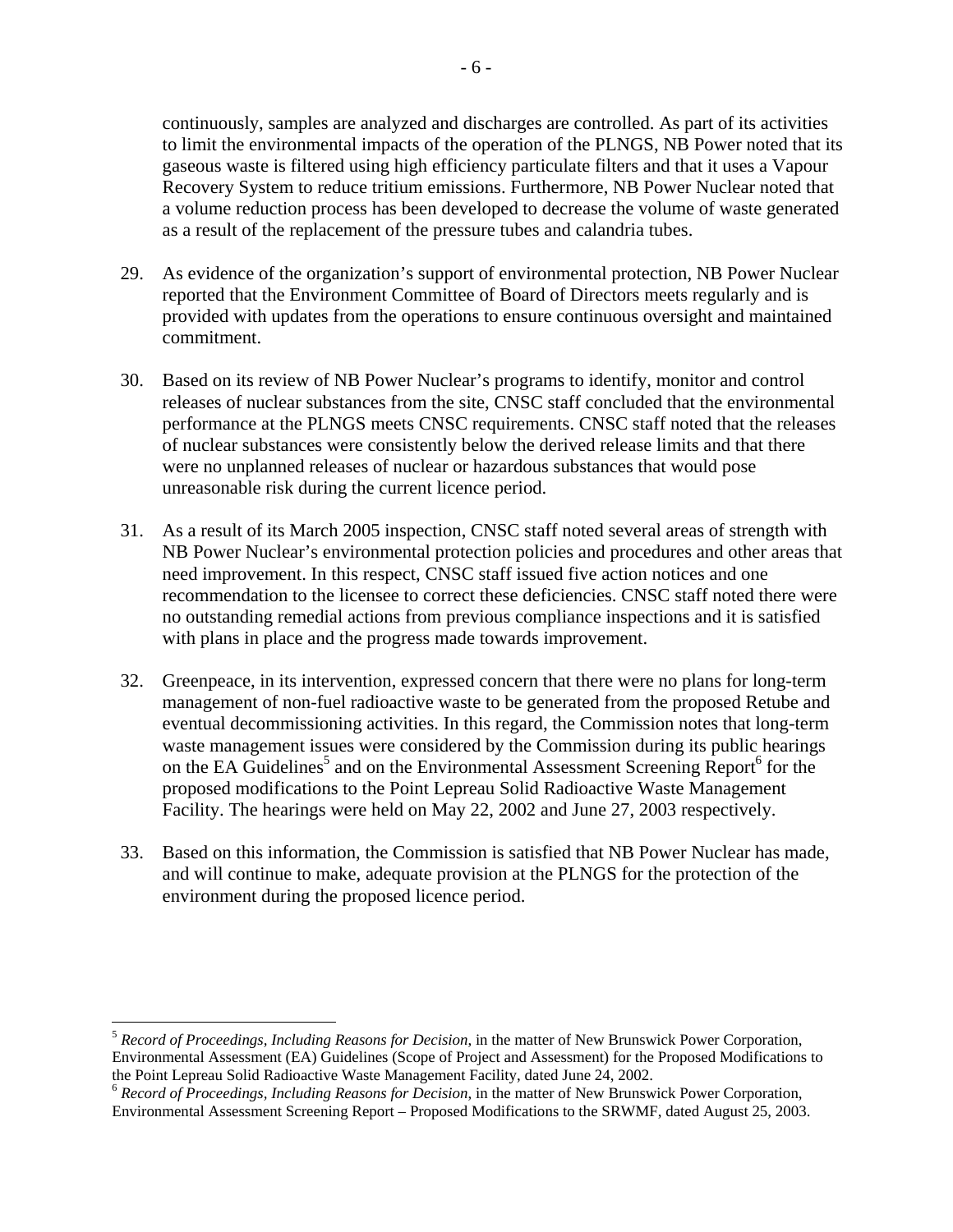# **Operating Performance**

34. The Commission considered the operating performance at the PLNGS as a further indication of NB Power Nuclear's qualifications to continue operating the plant and carry out the activities associated with the Retube and Refurbishment and, in doing so, provide adequate protection for the environment, and the health and safety of persons. The areas of operating performance that the Commission examined are described in the following sections.

#### *Organization and Plant Management*

- 35. NB Power Nuclear described its organizational structure, noting the creation of a Nuclear Oversight Committee chaired by a member of the Board of NB Power Nuclear. The understanding and commitment of the Board to ensure the safe and reliable operation of the PLNGS was also expressed.
- 36. CNSC staff reported that it finds NB Power Nuclear's organization and management structure at the PLNGS to be acceptable. CNSC staff noted that the reorganization that took place in 2004 has been approved by CNSC.
- 37. Based on this information, the Commission is satisfied that NB Power Nuclear has appropriate organization and management structures in place.

#### *Conduct of Operations*

- 38. NB Power Nuclear reported that the operation of the station is governed by core processes to operate, plan, maintain, schedule, establish, monitor, manage and modify the station.
- 39. CNSC staff reported that, based on a series of CNSC field and control room inspections and document reviews, the operations at the PLNGS during the current licensing period were adequately and safely conducted. CNSC staff added that the PLNGS staff follow procedures, perform necessary tests and verifications and comply with requirements of the Operating Policies & Principles in terms of shutdown safety of equipment.
- 40. Regarding outage management, CNSC staff conducted an audit in 2003 and found no issues with the implementation of the processes. CNSC staff further noted that the processes to be followed during forced outages are now included to NB Power Nuclear's outage management program. However, CNSC staff noted that NB Power Nuclear failed to provide complete and timely data on the planned hours of work. Further discussion on work hours can be found in the section on Human Performance.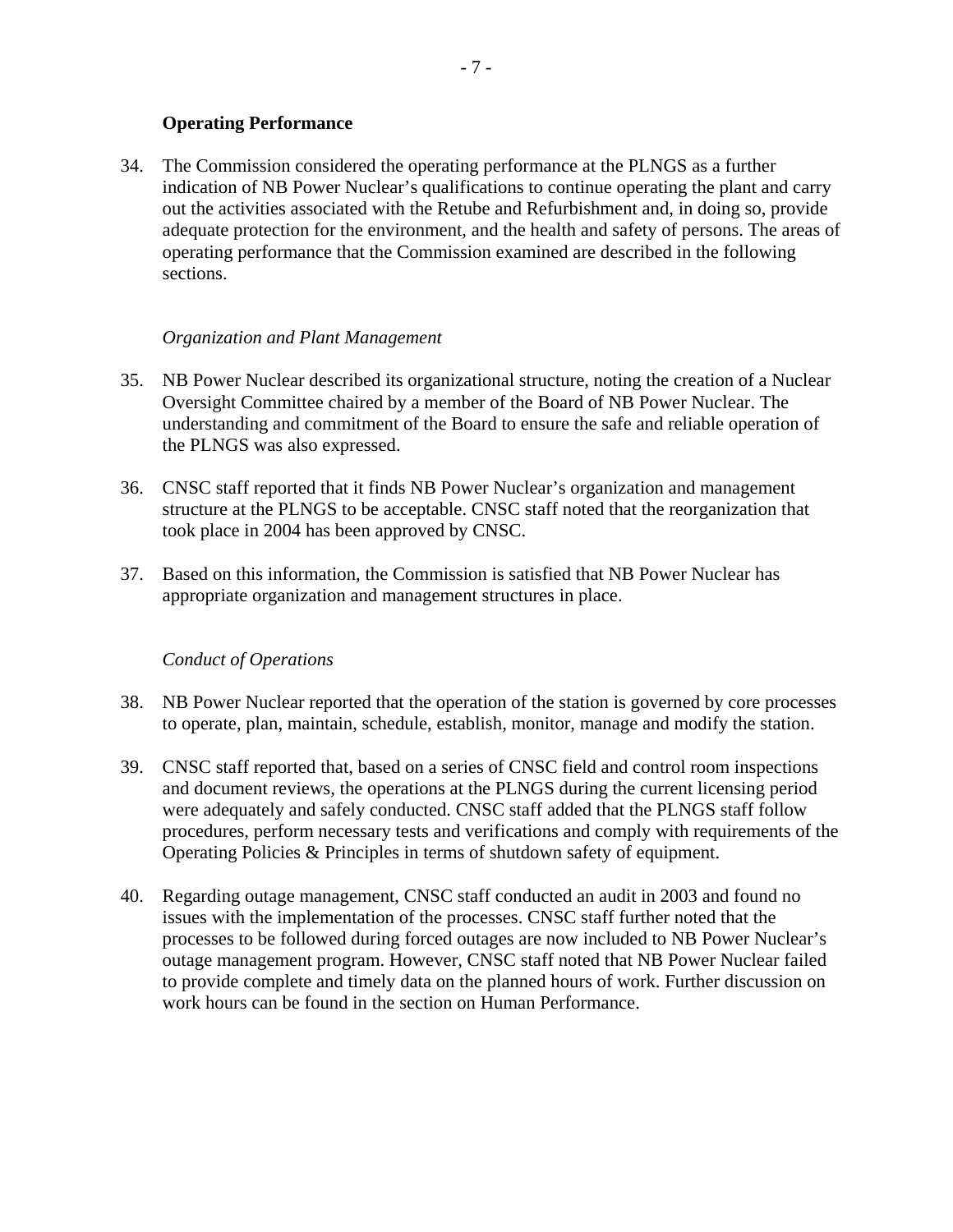#### *Technical Surveillance*

- 41. With respect to the technical surveillance program, CNSC staff noted that NB Power Nuclear's system health monitoring program encompasses 38 safety significant systems that are reviewed by both NB Power Nuclear and CNSC staff. CNSC staff reported on progress made by NB Power Nuclear to address outstanding issues with respect to stand-by generators and the application of the system health program to the Electrical Distribution System (EDS), as identified in a 2002 inspection.
- 42. In response to the Commission enquiry whether the stand-by generators can provide the necessary power to maintain the plant in a safe shutdown state, NB Power Nuclear indicated that it had sufficient auxiliary power to maintain safe shutdown. NB Power Nuclear also confirmed that during the refurbishment stage, the plant will remain connected to the NB Power grid and have adequate power to support the auxiliary services required to maintain safe operation and assure public protection.

# *Retube, Refurbishment and Restart Activities*

- 43. NB Power Nuclear explained the programs, processes and controls that would be in place to ensure safety during the Retube, Refurbishment and Restart activities, including the development of detailed procedures for commissioning, system lay-up, monitoring and return to service. NB Power Nuclear added that the work planned during the outage would be conducted under existing processes related to, for example, radiation protection, conventional safety, emergency preparedness, environmental management, safeguards, and security. This would ensure consistency with the licence requirements. The proponent further noted that it would conduct other typical outage inspection and maintenance activities as well as station capital work that may be identified for implementation during this outage interval. At the end of the outage, systems would be returned to service, normal surveillance and maintenance activities restored and performance verified to ensure operational readiness.
- 44. CNSC staff stated that it was satisfied with the framework that it has established over numerous meetings with NB Power Nuclear to ensure that potential hazards associated with the Retube and Refurbishment activities are characterized and managed. CNSC staff noted that appropriate oversight will be in place during the outage to ensure that NB Power Nuclear will maintain adequate provision for the health and safety of persons, and the protection of the environment.
- 45. Some intervenors were concerned that there were no apparent regulatory framework for life extension projects for nuclear generating stations.
- 46. In response to this concern, CNSC staff noted, in addition to the framework mentioned above, that it is developing a relevant project plan to include all regulatory activities required to confirm the refurbishment scope, verify proper execution of the proposed work and confirm the completion of the proposed work prior to the return to service. CNSC staff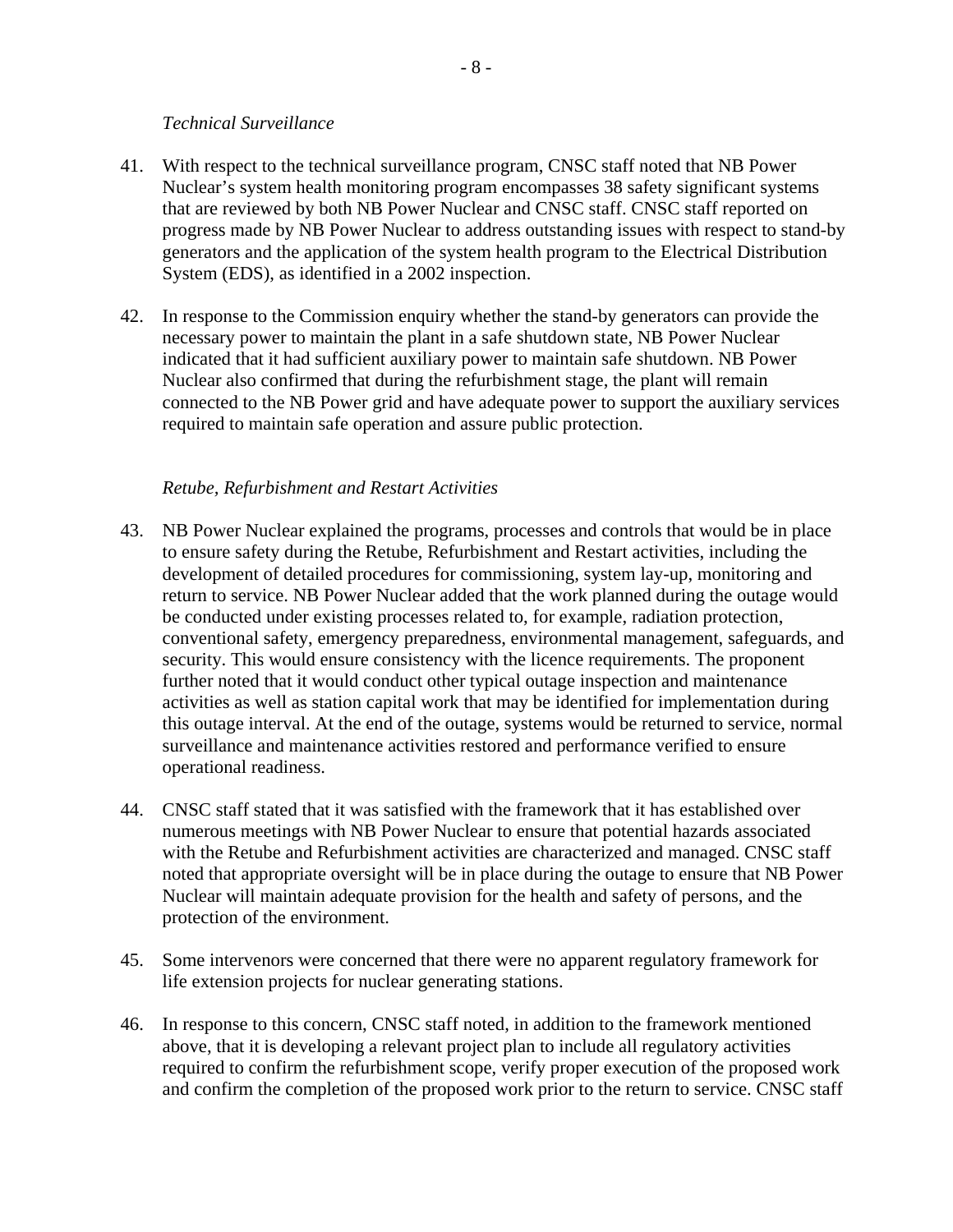also referred to the draft Regulatory Guide G-360, *Life Extension of Nuclear Power Plants* recently developed to document current practices that have been followed for the refurbishment of nuclear generating stations, including the development of the framework for the proposed refurbishment of the PLNGS. CNSC staff noted that this draft document was currently at the public consultation stage.

- 47. Several intervenors were concerned that the proposed activities associated with the Retube and Refurbishment were being considered as maintenance work and felt that these activities should not fall under an operating licence.
- 48. In response to this concern, the Commission is of the view that the requirements of an operating licence can ensure that appropriate actions are taken and measures are in place for continued safety during the operational states of the facility. This includes routine power operation, startups, shutdowns, maintenance, testing, design upgrades, commissioning of specific station systems and refuelling of the reactor within specified operational limits and conditions. Thus, the Commission expresses the view that the renewal of NB Power Nuclear's operating licence is the appropriate regulatory mechanism to authorize the proposed activities associated with the Retube and Refurbishment.

# *Conclusions on Operating Performance*

- 49. The Commission is satisfied that NB Power Nuclear's programs, processes and controls in place for operation and Retube and Refurbishment of the PLNGS are sufficient to ensure that the activities are carried out safely.
- 50. The Commission is also satisfied that the existing regulatory regime, that includes the NSCA, associated regulations, licences and regulatory documents, is adequate to authorize and oversee activities such as the refurbishment of a nuclear generating station. The Commission notes that, pursuant to section 24 of the NSCA, it can authorize such activities only if the proponent is qualified to do so and, when carrying out these activities, will make adequate provision for the protection of the environment, the health and safety of persons and the maintenance of national security and measures required to implement international obligations to which Canada has agreed.
- 51. Based on the above information and considerations, the Commission concludes that the operating performance at the PLNGS provides a positive indication of NB Power Nuclear's ability to adequately carry out the proposed activities under the licence.

#### **Performance Assurance**

52. As a further indication of the adequacy of NB Power Nuclear's qualifications and protection measures, the Commission examined performance assurance, including aspects of quality management, human performance, personnel training and safety culture.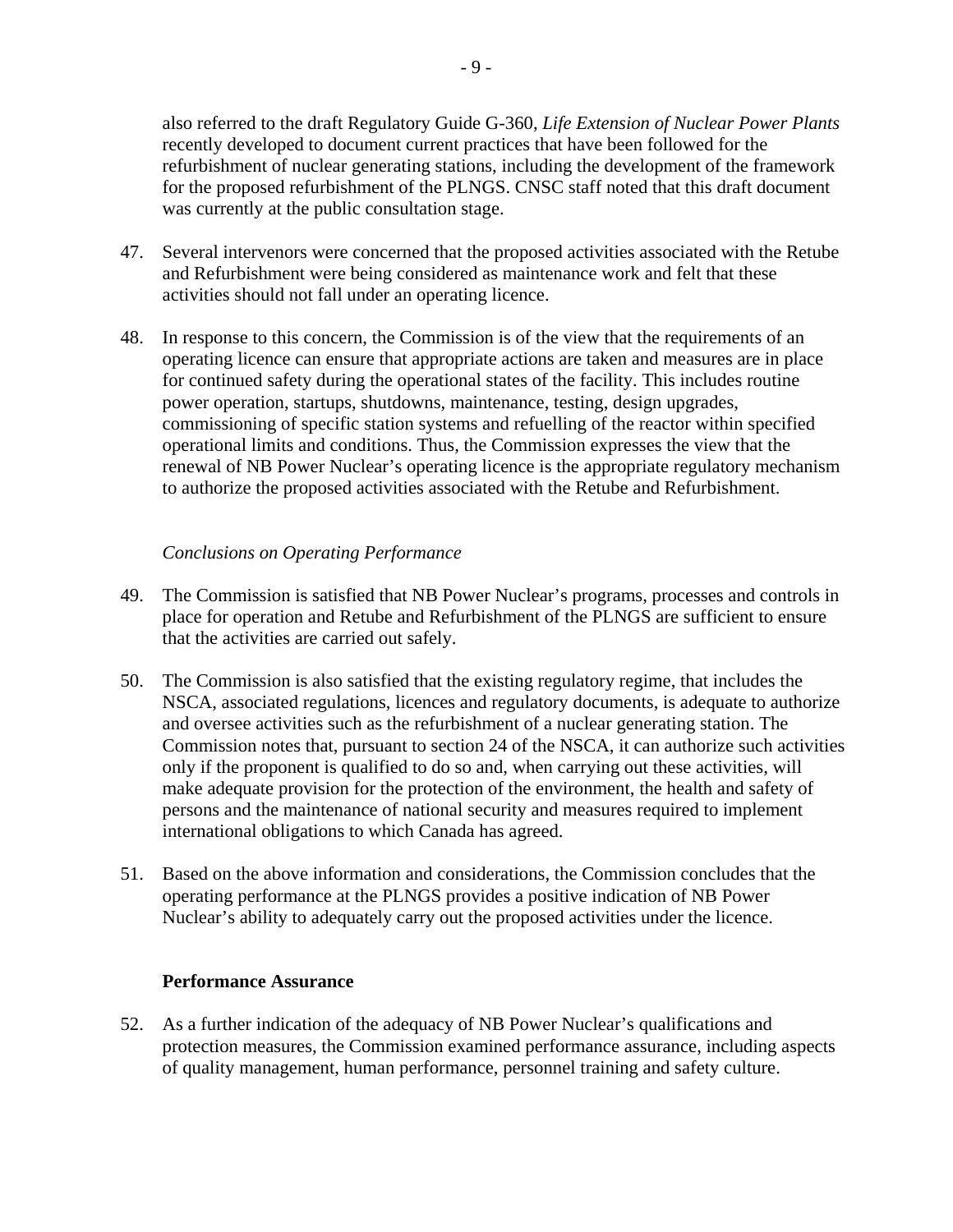#### *Quality Management*

- 53. NB Power Nuclear reported that CNSC inspections confirmed the documentation and implementation of the following three components of its Quality Management System: 1) problem identification, corrective action and operating experience; 2) design configuration control; and 3) management self-assessment. NB Power Nuclear provided information on its quality assurance program, stating it is the planned, systematic, integrated series of performance, verification, assessment and review activities assure quality of operations documented in its Quality Management System. NB Power Nuclear also noted that it Management System Process Model provides a framework that identifies the activities to achieve the performance objectives.
- 54. With respect to the Retube and Refurbishment projects, NB Power Nuclear noted that the project was planned to be consistent with the station's existing quality management processes. NB Power Nuclear further noted that Atomic Energy of Canada Limited (AECL), as the main contractor for the Retube and Refurbishment, has also prepared a Refurbishment Project Quality Assurance Manual to cover design, procurement and implementation activities.
- 55. CNSC staff reported that NB Power Nuclear's quality assurance program, and its implementation, meets CNSC expectations and is in compliance with the associated Canadian Standards Association's (CSA) N286 series of standards. CNSC staff further reported that NB Power Nuclear's independent assessments are effective in evaluating the performance of its Quality Management System.
- 56. In regard to the operating experience (OPEX), NB Power Nuclear's program is designed to help prevent reoccurrence of events by performing root cause analysis and documenting lessons learned, for example. CNSC staff noted that NB Power Nuclear's OPEX program is well established and implemented.
- 57. Taking into consideration the number external workers hired to carry an array of work associated with the Retube and Refurbishment, the Commission sought assurances that NB Power Nuclear has the programs in place and the proven skills for proper oversight of this stage of the proposed licence period. In response, NB Power Nuclear's project team will provide oversight, review and project management of AECL for the completion of the work. NB Power Nuclear added that it would be using an integrated approach to ensure that the Quality Assurance Program for the refurbishment project along with the Vendor Quality Assurance Team and the Independent Assessment Group would provide the necessary quality oversight. NB Power Nuclear also referred to its vision and its commitment to reach its goals of safe and reliable operation and to prepare for and execute Refurbishment on time and on budget.
- 58. CNSC staff recognized the complexity of the project but provided assurance that the parties involved can build on the experience gained as a result of retubing, refurbishment and restart activities performed at other nuclear generating stations. CNSC staff also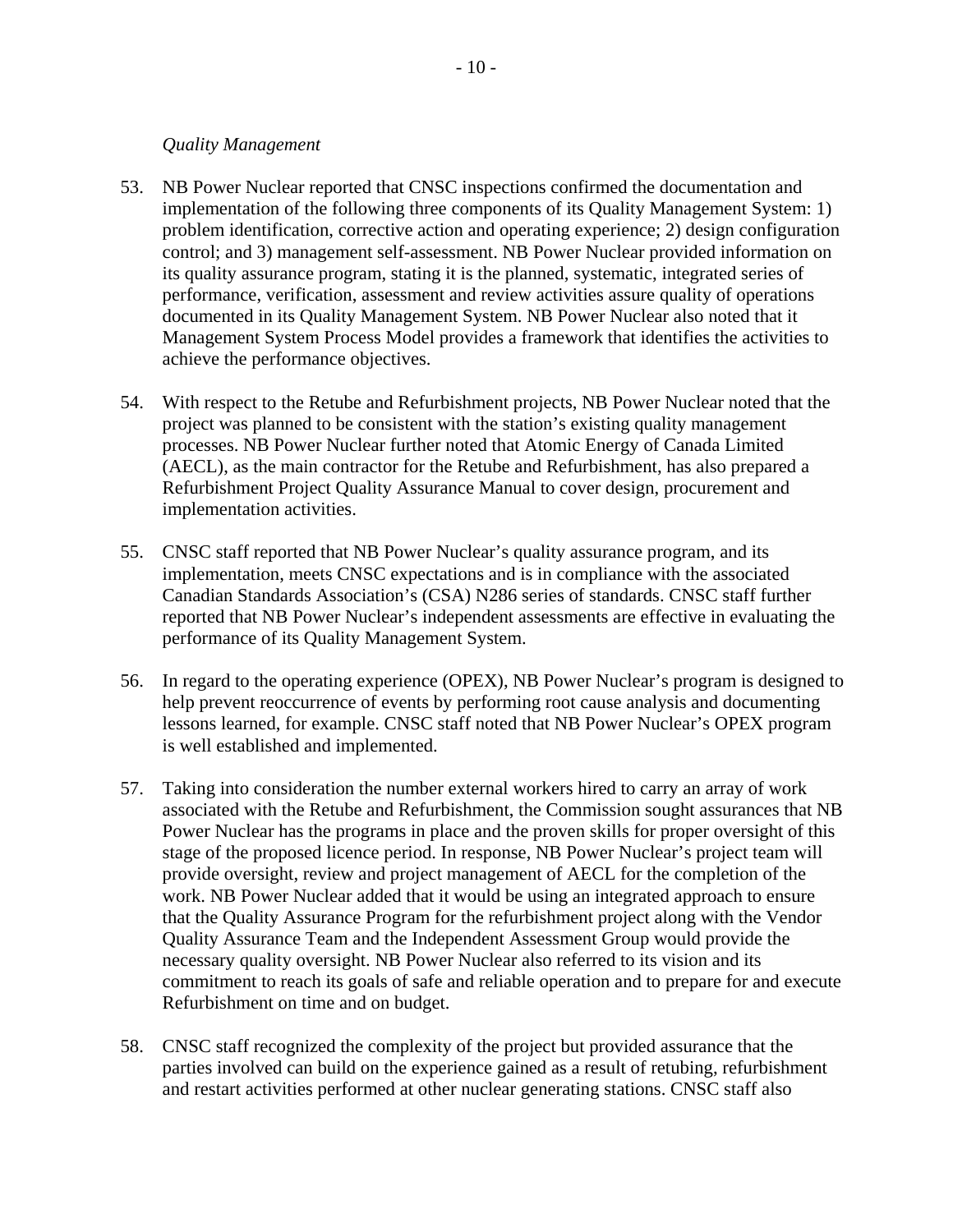expressed the view that independent third party audits and verifications done at key milestones would be performed as part of the oversight of the Retube and Refurbishment.

59. Concerned with the low ratings in certain areas related to quality management, the Commission sought further assurances that the Retube and Refurbishment projects can be successfully implemented. CNSC staff noted that on-going dialogue with NB Power Nuclear on addressing the areas requiring improvement indicates that corrective measures will be in place before the start of the Retube and Refurbishment and restart of the reactor.

#### *Human Performance*

- 60. With respect to human performance, NB Power Nuclear noted that its program includes training, analyzing issues, and responding to trends. Furthermore, design requirements related to human factors are evaluated during design activities. NB Power Nuclear noted that several initiatives had been undertaken to improve the program such as control of work hours, changes to shift minimum complement to respond to plant upset and contingency, and a comprehensive plan to define organizational design basis to adjust staffing as needed.
- 61. CNSC staff reported that NB Power Nuclear's human performance program and its implementation at PLNGS were below expectations. Several areas of concern included the number and qualification of minimum complement staffing, above-recommended hours of overtime worked, and only partial implementation of a process to identify and justify engineering and technical skills to support safe operation. With respect to human performance during Refurbishment, CNSC staff stated that NB Power Nuclear must address deficiencies in design that can contribute to safety significant human errors. In conclusion, CNSC staff noted that NB Power Nuclear has been demonstrating improvements in various areas such as regular tracking of performance indicators and the production of human factors design guides. CNSC staff also noted that the issues identified were not significant in terms of risk and would be addressed by NB Power Nuclear.
- 62. Considering the overtime exceedance, the Commission sought clarification as to whether NB Power Nuclear has sufficient staff to carry out its current and planned activities. On Day-Two of the hearing, NB Power Nuclear provided an explanation that improper application of work time reporting procedures had erroneously indicated overtime exceedances during the current licence period. NB Power Nuclear noted that it has now implemented corrective measures to ensure accurate reporting of work hours by its staff.
- 63. The International Brotherhood of Electrical Workers Local 37, in its intervention, referred to the PLNGS Joint Human Performance Working Team and attested to the strong safety culture that exists at the station.
- 64. Based on this information, the Commission concludes that NB Power Nuclear is taking the appropriate action to meet the CNSC's expectations for human performance at the PLNGS.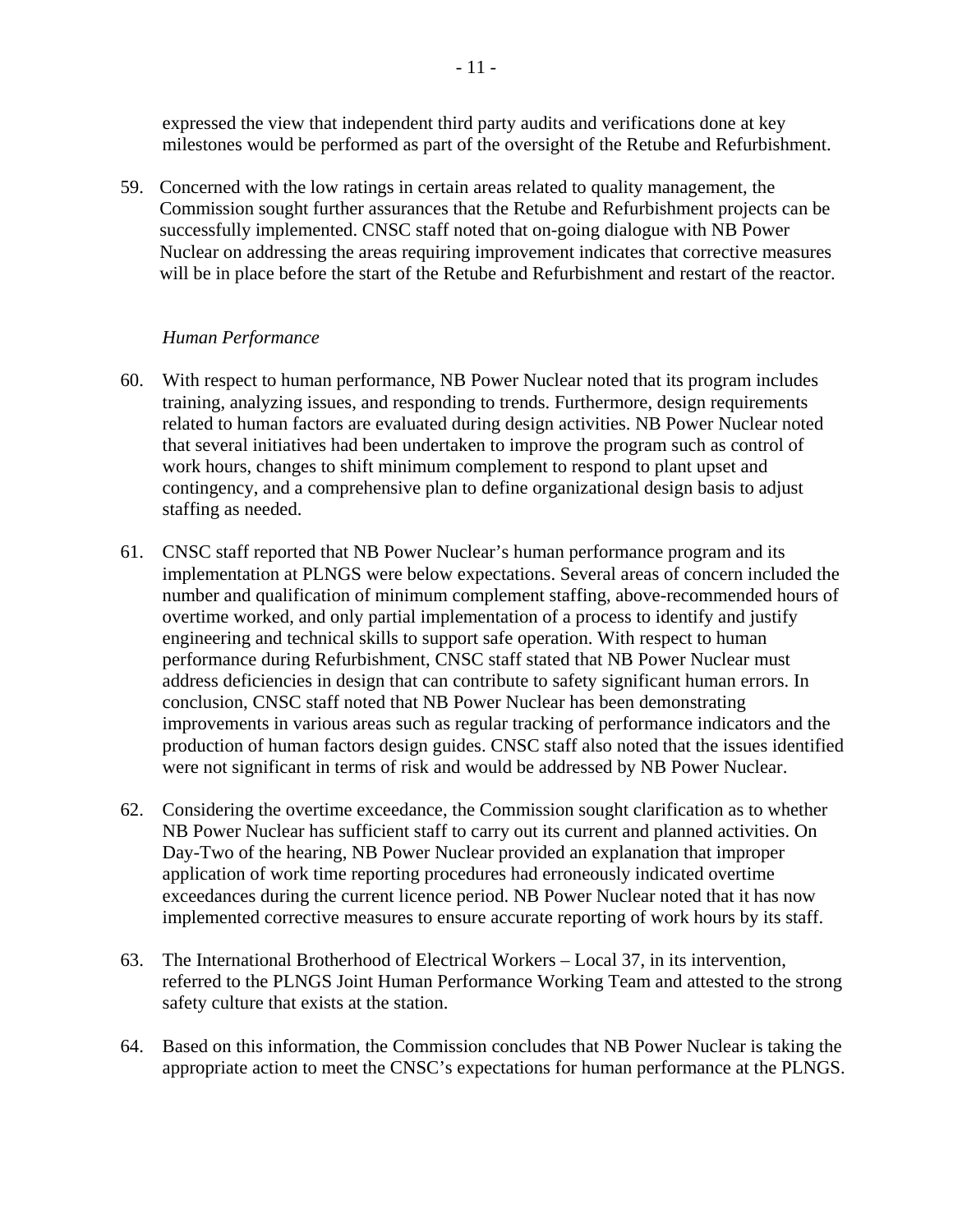#### *Safety Culture*

- 65. The Commission considered NB Power Nuclear's safety culture as a further factor affecting quality assurance and human performance at the PLNGS.
- 66. NB Power Nuclear stated that safety culture is at the core of its business, noting that it is fully accountable and responsible for all safety aspects at the PLNGS, including during the Retube and Refurbishment. In this respect, NB Power Nuclear noted that it will assure oversight of AECL's required safety programs for the work it will undertake as the general contractor.
- 67. Several intervenors, including the Canadian Nuclear Workers Council, New Brunswick Building and Construction Trades Council, attested to the strong safety culture and safe operation at the PLNGS.
- 68. In response to the Commission's enquiry with respect to NB Power Nuclear's commitment to safety culture, NB Power Nuclear indicated that full commitment on the safety culture exists throughout the entire organization. As an example of evidence of this commitment, NB Power Nuclear stated that workmen's compensation rates at the PLNGS are in the lowest category in the province. NB Power Nuclear also noted that issues raised from its problem identification program are reviewed everyday, and trends are established and addressed as per priority. CNSC staff noted that safety culture evaluations performed at the PLNGS in the last years confirm this commitment to safety culture.
- 69. Based on this information, the Commission is satisfied that NB Power Nuclear fosters a positive safety culture at the PLNGS.

#### *Staffing and Training*

- 70. The Commission considered the adequacy of NB Power Nuclear's programs for personnel training and its staffing initiatives as a further indication of NB Power Nuclear's qualification to carry out the proposed activities under the licence, and to maintain that qualification.
- 71. In this respect, NB Power Nuclear provided information on the status of its relevant programs. It was noted that its training programs are reviewed as required by the Systematic Approach to Training (SAT) process. NB Power Nuclear noted that its Project Charter and Project Schedule for establishing integrated, systematic method of linking position descriptions, qualification and training programs and staffing plans had been submitted to CNSC. NB Power Nuclear also described its Management and Leadership Development Program.
- 72. NB Power Nuclear provided information on its five-year plan to recruit and provide training to new personnel. Specific to the Refurbishment, NB Power Nuclear noted that it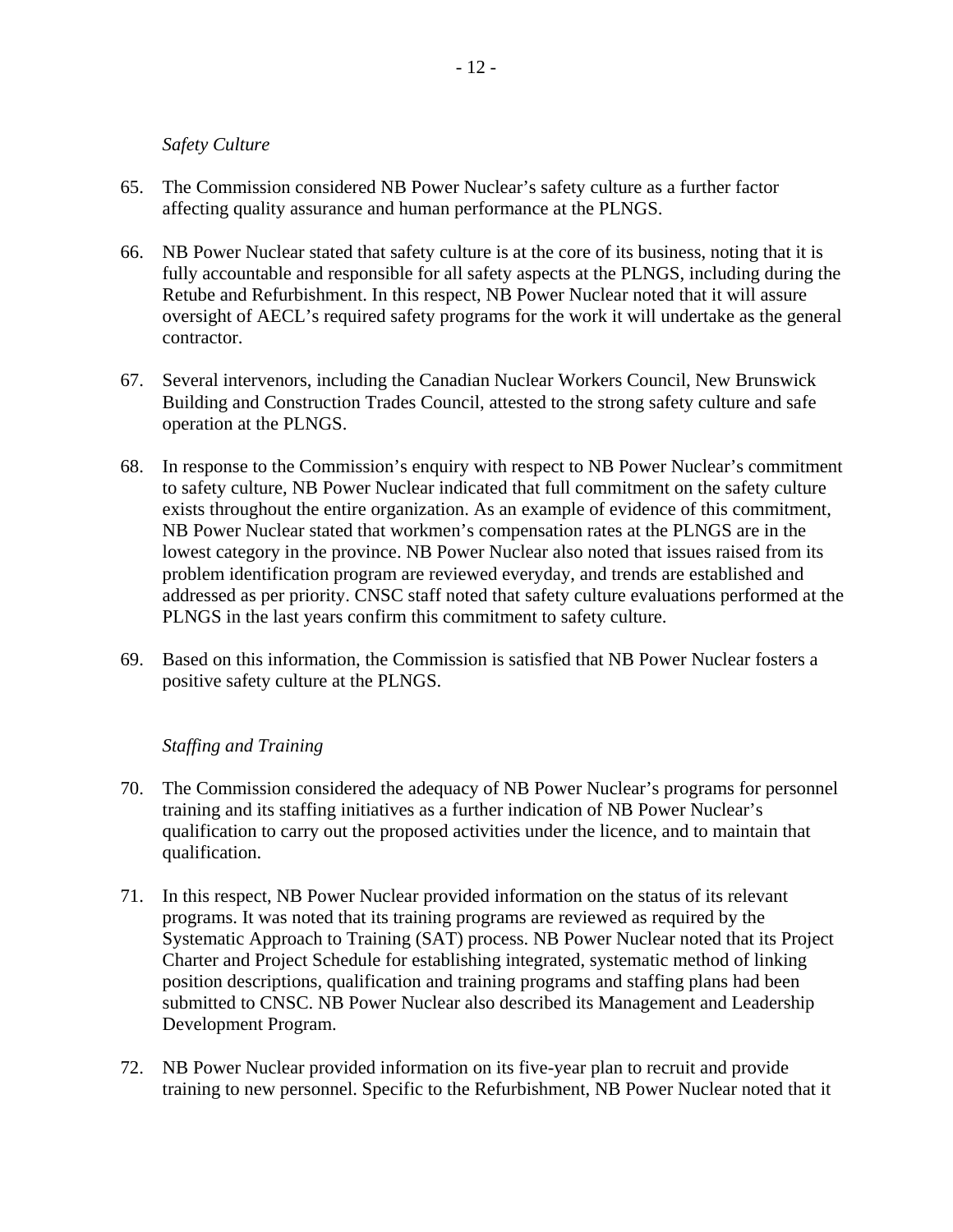is preparing operating and training documentation for the training of personnel involved in the process. The construction trade resources for this work were estimated at 500 personyrs, in addition to AECL's engineering support. With respect to the restart of the reactor, NB Power Nuclear noted that relevant training would be delivered to technical, operating and maintenance staff. NB Power Nuclear further noted that training of certified operating staff would cover all the design modifications and aspects specific to startup of the reactor with a fresh fuel core.

- 73. CNSC staff reported that NB Power Nuclear's training programs for certified staff and non-licensed operators meet requirements. With respect to the control room operator, CNSC staff noted that the SAT-based and management expectations are clearly defined. CNSC staff also noted that the shift supervisor incremental training program is clearly defined and also well designed. Deficiencies identified by CNSC staff, in areas such as the simulator portion of the training program and the continuing training for certified staff, have been addressed or will be addressed by NB Power Nuclear's corrective action plan. CNSC staff was satisfied with NB Power Nuclear's regular progress reports on improvement initiatives in this respect.
- 74. Regarding minimum staff complement, CNSC staff added that the Mechanical Maintenance Superintendent is authorized to act as Station Manager if the incumbent was not available.
- 75. Regarding Refurbishment, CNSC staff noted that issues with retention and acquisition of qualifications indicate the need for additional training and qualification requirements. Start-up of a nuclear station with fresh fuel was also identified as a rare activity that will require focused training.
- 76. The Commission sought assurances that there is sufficient certified staff at the PLNGS. CNSC staff responded that there were and that the programs in place were adequate to certify more staff, as required.
- 77. The Commission considered how the staff would be kept certified during the proposed outage. NB Power Nuclear indicated that there would an ongoing training program, which includes simulator training, during the outage. A specialized training program for the reactor restart would also be developed and provided to the staff at that time. CNSC staff noted its satisfaction with the NB Power Nuclear's program on this aspect and confirmed that training will continue during outage and adequate provisions for on-going or refresher training will be made.
- 78. In response to the Commission's concern regarding the training of contractors involved with the Retube and Refurbishment, NB Power Nuclear noted that general orientation and radiation protection training would be provided to these workers, in addition to specific training being developed by AECL and integrated with the PLNGS program.
- 79. The Commission sought further information with respect to the contractors' professional backgrounds. NB Power Nuclear responded that through its on-going engagements with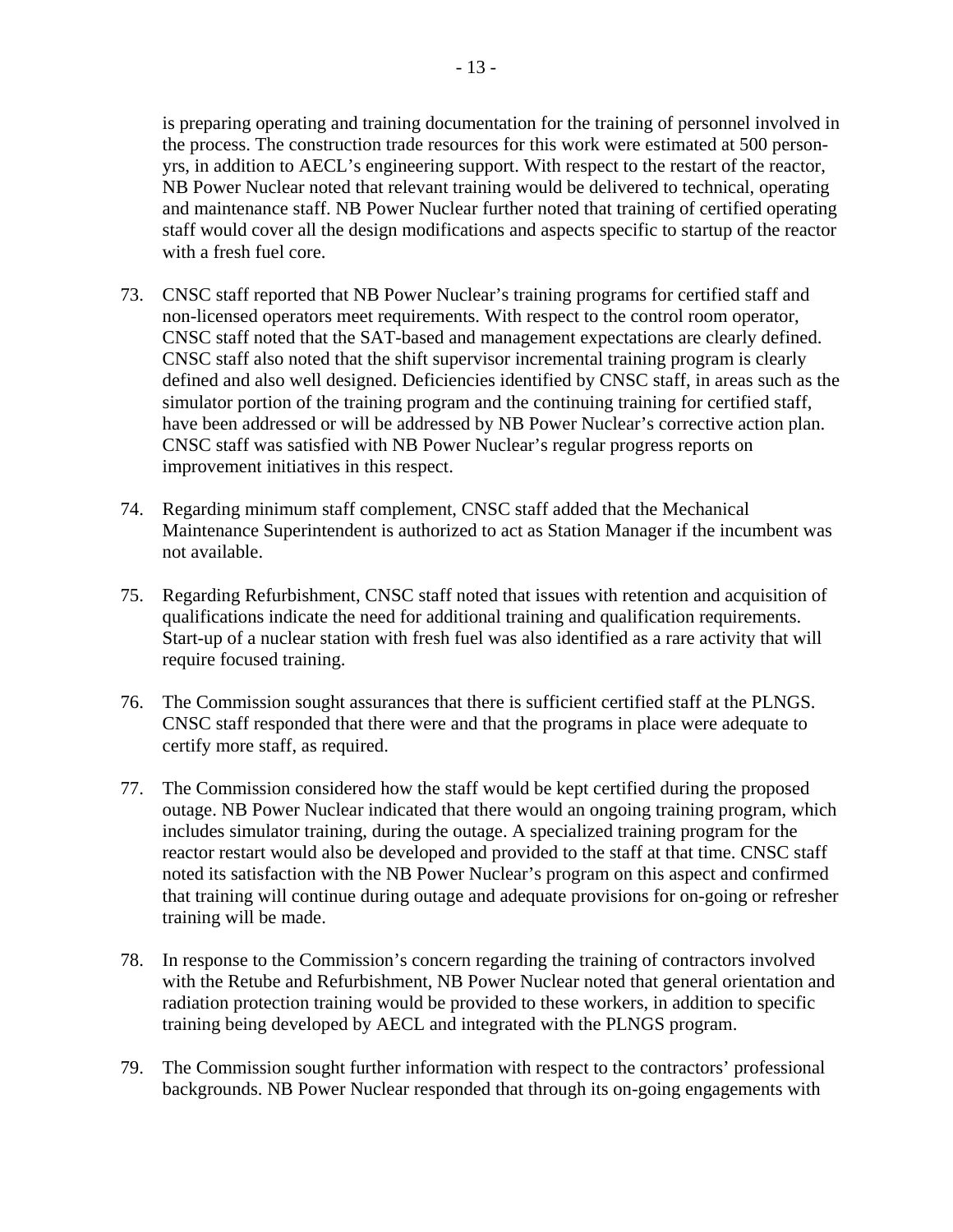the building and trade industry, workers have become familiar with type of work and rules associated with nuclear generating stations.

80. The Commission is satisfied with NB Power Nuclear's training programs for maintaining its qualifications during the proposed licence period and its efforts to maintain and renew the work force at the PLNGS.

### *Conclusions on Performance Assurance*

81. Based on the above information and considerations, the Commission concludes that NB Power Nuclear has in place the necessary programs to assure continued acceptable performance at the PLNGS.

# **Design Adequacy**

82. Many aspects of safety performance at a nuclear facility are inherent in the design of the facility and the ability of plant systems to continue to meet the design intent in light of new information, operating experience, revised safety analyses, and continuing research on safety issues. In this regard, the Commission examined issues related to the Safety Analysis, the progress in resolving Generic Action Items (GAI), and the adequacy of the design and design modifications. The objective was to assess the adequacy of the remaining safety margins afforded by the design.

#### *Safety Analysis*

- 83. NB Power Nuclear provided information on the safety analyses performed to support its operation licence as well as its on-going safety analysis program that assures changes to plant design and operation do not increase public risk. As part of the design review of major systems and components, stress analyses were completed to assure system performance and integrity requirements were met over the range of normal operating and emergency transients. With respect to work required prior to begin activities associated with the proposed outage, NB Power Nuclear noted that additional safety analyses and a Level II Probabilistic Safety Assessment (PSA) were underway.
- 84. CNSC staff reported that NB Power Nuclear's performance in the design and analysis safety areas meets requirements. CNSC staff also reported that NB Power Nuclear has been proactive in monitoring plant ageing issues and in taking action to maintain safety margins.
- 85. CNSC staff also reported that issues and deficiencies that have been identified during the current licence period have either been addressed adequately or are in the process of being addressed through the implementation of appropriate corrective actions to modify equipment, update reports or revise procedures and programs, as appropriate. Thus, CNSC staff expressed its satisfaction with NB Power Nuclear's approach to addressing issues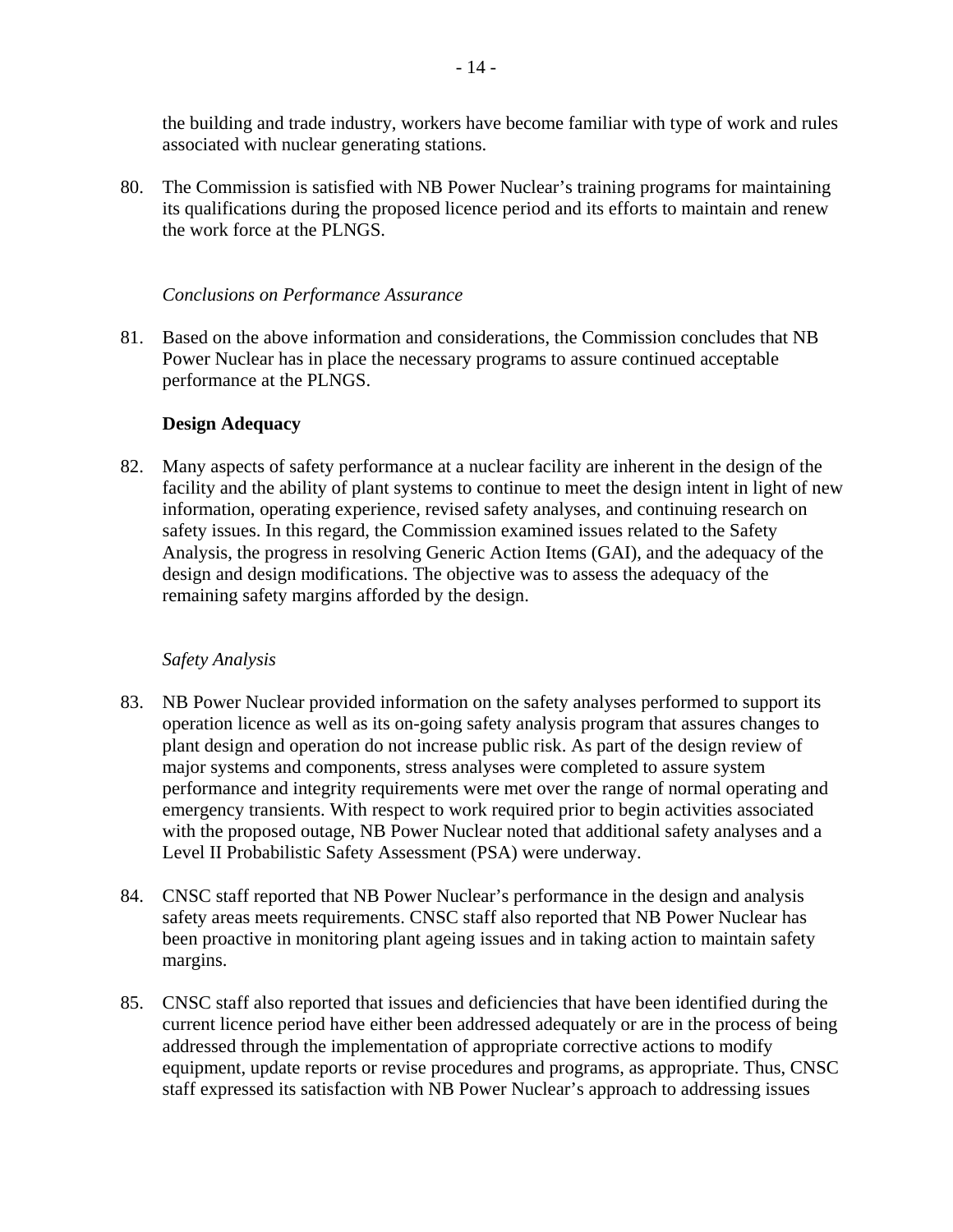related to design and analysis.

- 86. CNSC staff noted that NB Power Nuclear has completed a number of activities in preparation for the Retube and Refurbishment. This includes detailed assessments of plant structures, systems and components to identify the required modifications and repairs, based on IAEA guidance. CNSC staff has reviewed NB Power Nuclear's Integrated Safety Review (ISR) and agrees with the majority of the findings, with additional details still to be provided and reviewed.
- 87. Noting that safety review for the Refurbishment work was still underway, the Commission sought assurances that it would be adequately completed in a timely manner. In response, CNSC staff expressed the confidence that a risk-informed agreement with NB Power Nuclear would be reached on this issue for the complete scope of work associated with the Refurbishment.
- 88. Based on the above information, the Commission concludes that the Safety Analysis for PLNGS is acceptable for the purpose of the licence renewal and that the processes for maintaining the Safety Analysis are acceptable.

#### *Safety Issues*

- 89. With respect to outstanding safety issues that are generic to the CANDU reactor designs, i.e., GAI, CNSC staff noted that NB Power Nuclear has satisfactorily completed work on two GAIs during the current licence period. One which dealt with core cooling in the absence of forced flow and the other with the heat transport system positive void reactivity.
- 90. With respect to safety issues that have arisen during the current licence period, CNSC staff noted that NB Power Nuclear has been addressing concerns with the potential for seismically induced multiple feeder failures. CNSC staff is currently reviewing NB Power Nuclear's probabilistic safety evaluation of feeder cracking prior to closing this action item.
- 91. Based on this information, the Commission is satisfied that the remaining action items do not represent an impediment to the granting of the proposed licence renewal.

#### *Design*

- 92. NB Power Nuclear reported that a CNSC inspection confirmed the proper implementation of its design configuration control process. NB Power Nuclear explained that the process is in place to ensure control of plant status changes that could result from operations, maintenance or temporary design modifications.
- 93. With respect to the proposed Refurbishment, NB Power Nuclear stated that the modifications will be commissioned to demonstrate that the changes meet the design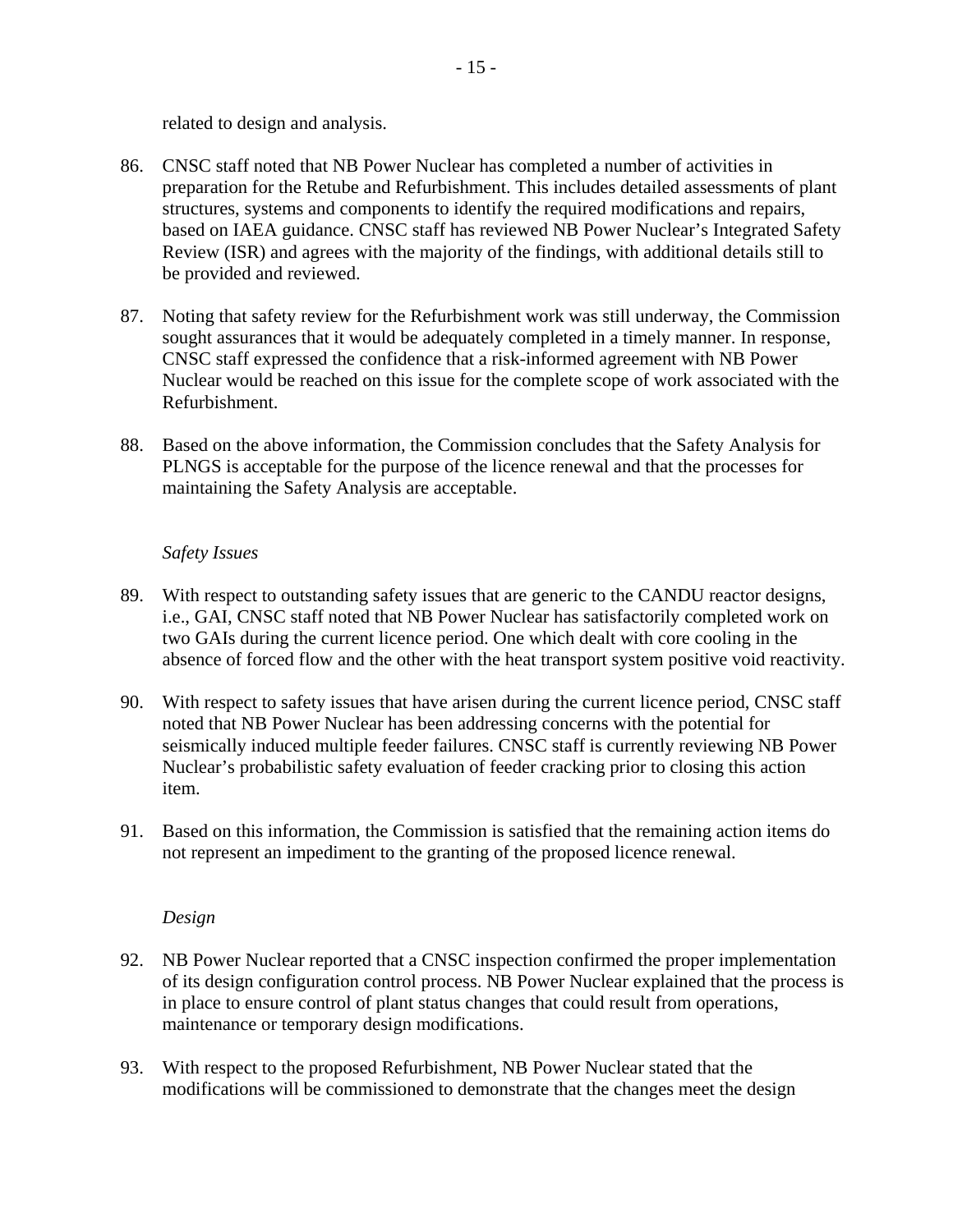intent. NB Power Nuclear provided a description of the key activities planned during the outage and the systems, equipment, and components that would be affected by the design changes.

- 94. CNSC staff indicated that the proposed modifications must be consistent with modern standards and practices, noting that some changes were being proposed to correct past deficiencies that have become apparent over the operating years. CNSC staff noted that the proponent's design programs and implementation meet requirements. CNSC staff noted that certain areas with respect to NB Power Nuclear's design change process had been improved; notably inadequate design completion assurance, procurement and document control, and measures to address human factors in design change process have been addressed.
- 95. With respect to the design of the steam lines, an intervenor expressed concern that there were no plans to move the lines from their current position above the control room, which the intervenor felt posed a safety risk.
- 96. In response to the Commission's enquiry in this regard, NB Power Nuclear stated that it is establishing a leak test for the steam lines and has commissioned a study to make sure the lines will be safe for the next 30 years. NB Power Nuclear noted that it would improve the design as appropriate based on the result of this study. CNSC staff noted it is satisfied with the mitigating measures put in place to ensure safety in this regard.

# *Conclusions on Design Adequacy*

- 97. On the basis of the information presented, the Commission concludes that the design of the PLNGS is adequate for the operation period included in the proposed licence.
- 98. The Commission is satisfied with the proposed modifications that NB Power Nuclear has planned to carry out during the Retube and Refurbishment. The Commission is also satisfied that NB Power Nuclear will continue to modify the facility design in an appropriate and timely manner in response to new issues and as new information becomes available.

# **Fitness for Service**

99. The Commission considered whether NB Power Nuclear is maintaining the critical components of the facility design fit-for-service so that structures, systems and components important to safety remain effective throughout the life of the plant. This section includes an examination of NB Power Nuclear's maintenance program, the monitoring and maintenance of the structural integrity of key components, and the reliability of special safety systems.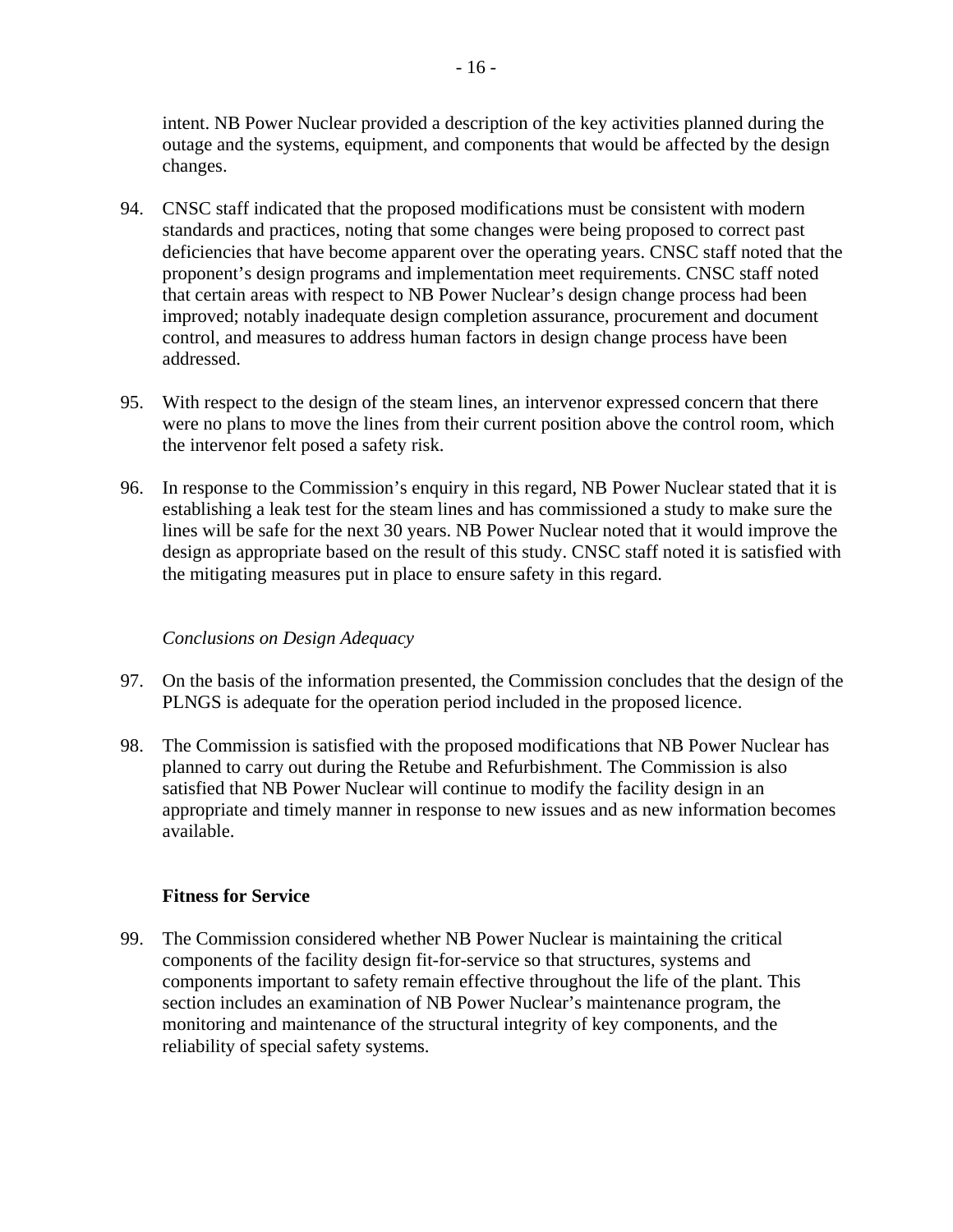100. CNSC staff reported that physical condition of the components at the PLNGS meet requirements.

#### *Maintenance*

- 101. NB Power Nuclear reported that it has processes established for preventive and corrective maintenance activities to maintain all its systems, structures and components. With respect to the Primary Heat Transport feeders, NB Power Nuclear has been carrying out extensive and frequent inspections to provide high confidence in the safe and reliable operation of the feeders. The Life Cycle Management Plan enables NB Power Nuclear to ensure that risks associated with feeder degradation are kept acceptably low.
- 102. CNSC staff reported that NB Power Nuclear has demonstrated continuous improvement with respect to its maintenance program and implementation during the current licence period, as evidenced by the reduction of maintenance work order backlog. However, CNSC staff remained concerned with the proponent's management of the backlog and will continue to monitor performance in this area.
- 103. Considering the extent of the maintenance-related activities planned during the Retube and Refurbishment, the Commission questioned NB Power Nuclear's plan to carry out regular maintenance inspections during the pre-outage phase of the proposed licence period. NB Power Nuclear responded that it intends to carry out all normal programs up into the planned outage as well as during the outage as appropriate. CNSC staff noted that the normal oversight compliance program will be carried out throughout the proposed licence period.

#### *Structural Integrity*

- 104. CNSC staff rated the structural integrity programs and implementation as below requirements. CNSC staff noted that this rating was pending its review of recently submitted Periodic Inspection Program (PIP) for the primary heat transport and safety system pressure boundaries. The PIP has been updated to reflect a more recent standard. CNSC staff noted that NB Power Nuclear's supplementary inspection and ageing management programs for feeders, steam generators and pressure tubes meet requirements.
- 105. Concerned that the proponent's inspection program is based on an outdated standard, the Commission sought clarification on how safety has been affected. CNSC staff explained that the inspection's objective is to verify the robustness of systems and thus to ensure that components are fit for service by detecting degradation mechanisms. This enables a licensee to take appropriate measures to address safety concerns. CNSC staff is satisfied that this is being carried out by the current inspections at the PLNGS, although the PIP is based on an outdated standard. CNSC staff concluded that it is satisfied that safety is not being compromised.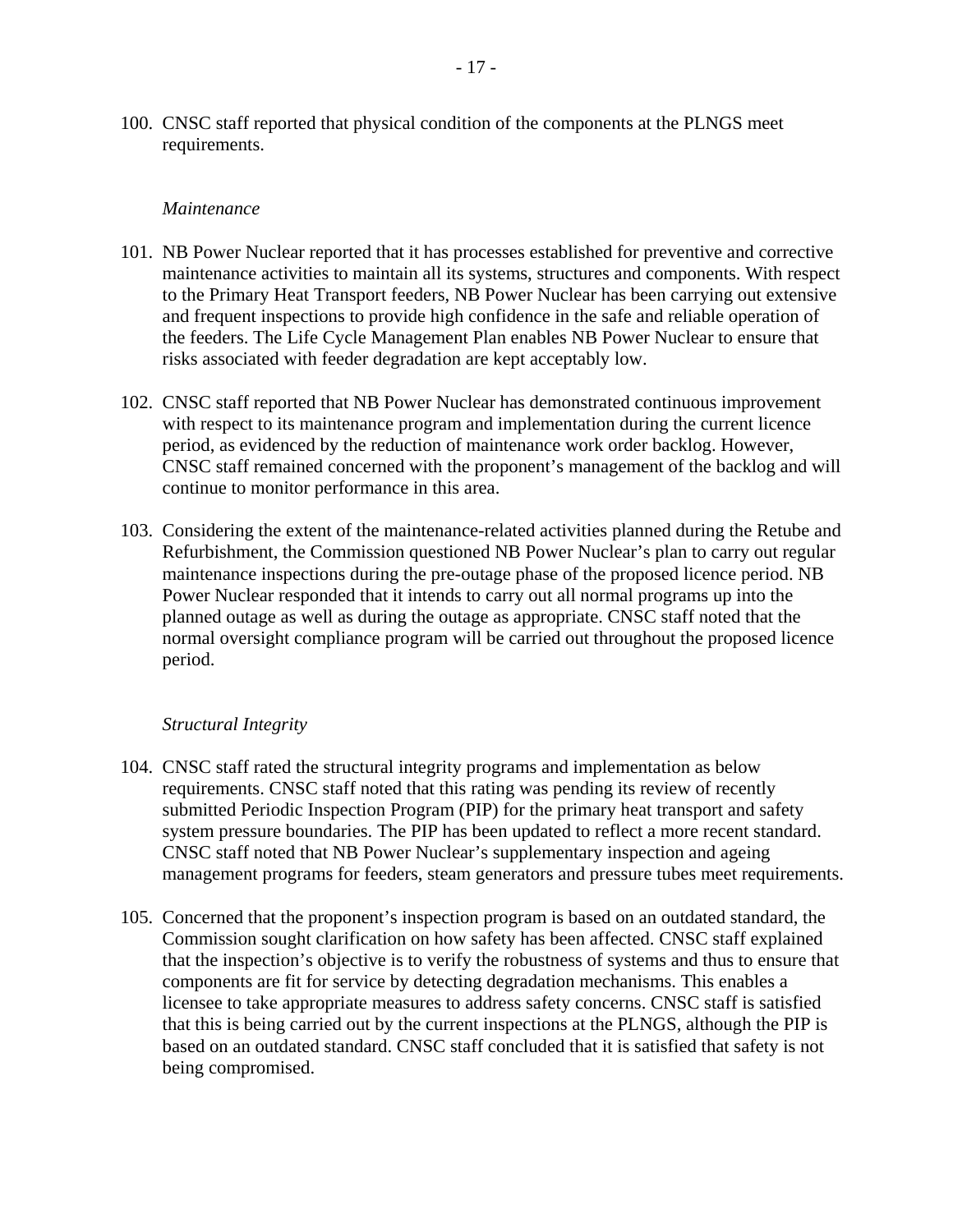#### Steam Generators

- 106. CNSC staff reported that metallurgical examination and periodic inspections of the steam generator tubes found no significant degradation had occurred since last surveillance. Furthermore, a life assessment study concluded that overall condition of components appear good.
- 107. CNSC staff noted that, although the monitoring and management program for the steam generators meets CNSC requirements, NB Power Nuclear needs to improve its maintenance of an integrated program for monitoring the health of the steam generators. In this regard, NB Power has contracted AECL to develop an integrated life cycle management plan to address the issue.

#### Pressure Tubes

- 108. CNSC staff reported that an action item has been opened which recommends that NB Power Nuclear review the programs and procedures relevant to maintaining the structural integrity of fuel channels. In this regard, NB Power Nuclear has initiated a Heat Transport System Life Cycle Management improvement project.
- 109. CNSC staff stated that NB Power Nuclear's action plan for continued assessment of pressure tube degradation and its approach to managing fuel channel ageing meets requirements.
- 110. With respect to Refurbishment, CNSC staff stated it was satisfied with design documents for replacement of the fuel channels and will be reviewing NB Power Nuclear's revised calandria tube design for compliance.

#### Reactor Feeder Pipes

- 111. NB Power Nuclear noted that a test analysis has shown that outside surface cracks are caused by creep cracking. To address this degradation issue, NB Power Nuclear indicated it would continue to review and update the Life Cycle Management Plan, including conducting comprehensive feeder integrity inspections to provide high confidence in safe reliable operation of Primary Heat Transport feeders.
- 112. CNSC staff reported that the proponent's plan for continued assessment of degradation and approach to ageing meets requirements and its periodic and in-service inspections meet the relevant CSA standard. CNSC staff noted that the cracking may be caused by stress corrosion or low temperature creep but added that the cracking has acceptably small effect on safety until the planned Refurbishment. Until then, six outlet feeders will be replaced due to the potential to exceed 40% wall thickness loss before next outage. CNSC staff stated that the replacement objective during the Refurbishment is to reduce or eliminate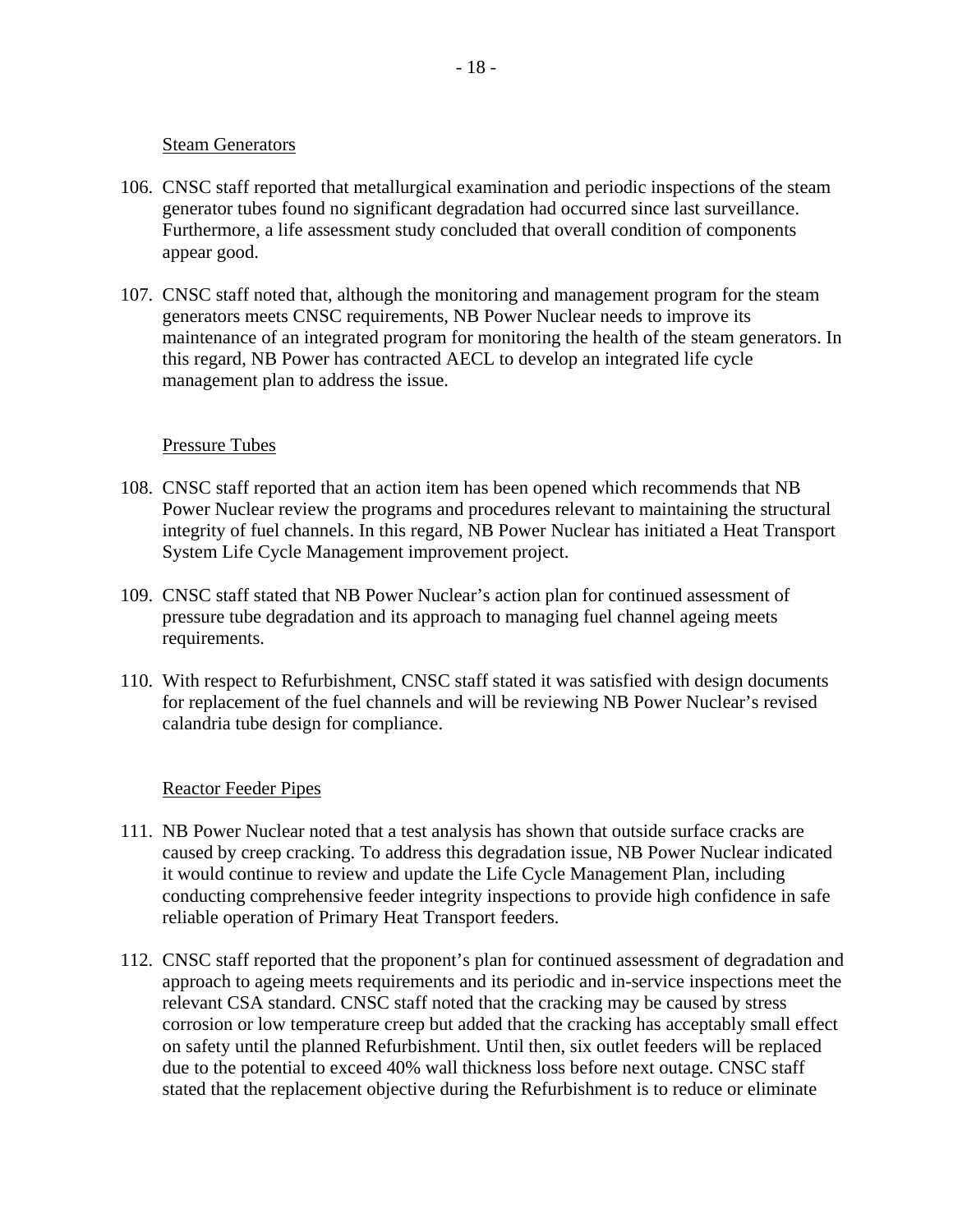feeder cracking and thinning. CNSC staff noted that it would review the design modifications to ensure compliance.

113. In response to the Commission's questions regarding the low temperature creep cracking, NB Power Nuclear's AECL consultant stated that this conclusion on the likely degradation mechanism was made based on the consideration that there is no aggressive environment that could have caused the feeder pipes' degradation. NB Power Nuclear responded to the Commission's enquiry on the design modifications being proposed and their impact on the longevity of the NGS, noting that the design requirements for the replacement feeders are such that the post-refurbishment life would be achieved with adequate margin with the feeder design.

# *Reliability of Safety Related Systems*

- 114. As part of general fitness for service, it is important that key safety related systems not be unavailable for significant periods of time during operation. In this regard, NB Power Nuclear noted that it has a program in place, and that reliability analyses are performed to ensure systems important to safety are sufficiently reliable to mitigate the likelihood of severe core damage or large radioactive releases after postulated initiating events. NB Power Nuclear indicated that its Reliability Program is in the process of transition to meet the CNSC Regulatory Standard S-98 revision 1, Reliability Programs for Nuclear Power Plants, as listed in the proposed licence condition.
- 115. CNSC staff rated NB Power Nuclear's Reliability Program and implementation as meeting requirements. The annual reliability report indicates all special safety systems at the PLNGS were fully available in 2003 and 2004. Verification activities confirm satisfactory processes are in place for collecting and treating reliability data.

#### *Equipment Environmental Qualification*

- 116. It is important to continually assess and verify that important safety equipment in the plant will function as designed in the harsh environments that could arise during accident conditions.
- 117. In this respect, NB Power Nuclear has completed the implementation of its Environmental Qualification (EQ) Program in June 2004. NB Power Nuclear provided information on the scope of its EQ Program that includes the identification of equipment and of methods to qualify equipment to survive design basis accident, as well as maintenance of EQ equipment. NB Power Nuclear noted that nearly 1500 field devices were qualified by either design modification or analysis.
- 118. CNSC staff reported that NB Power Nuclear's EQ Program and its implementation meet requirements. CNSC staff noted that NB Power Nuclear's status report shows all required environmental qualification work was completed in 2004, except work on fuelling machine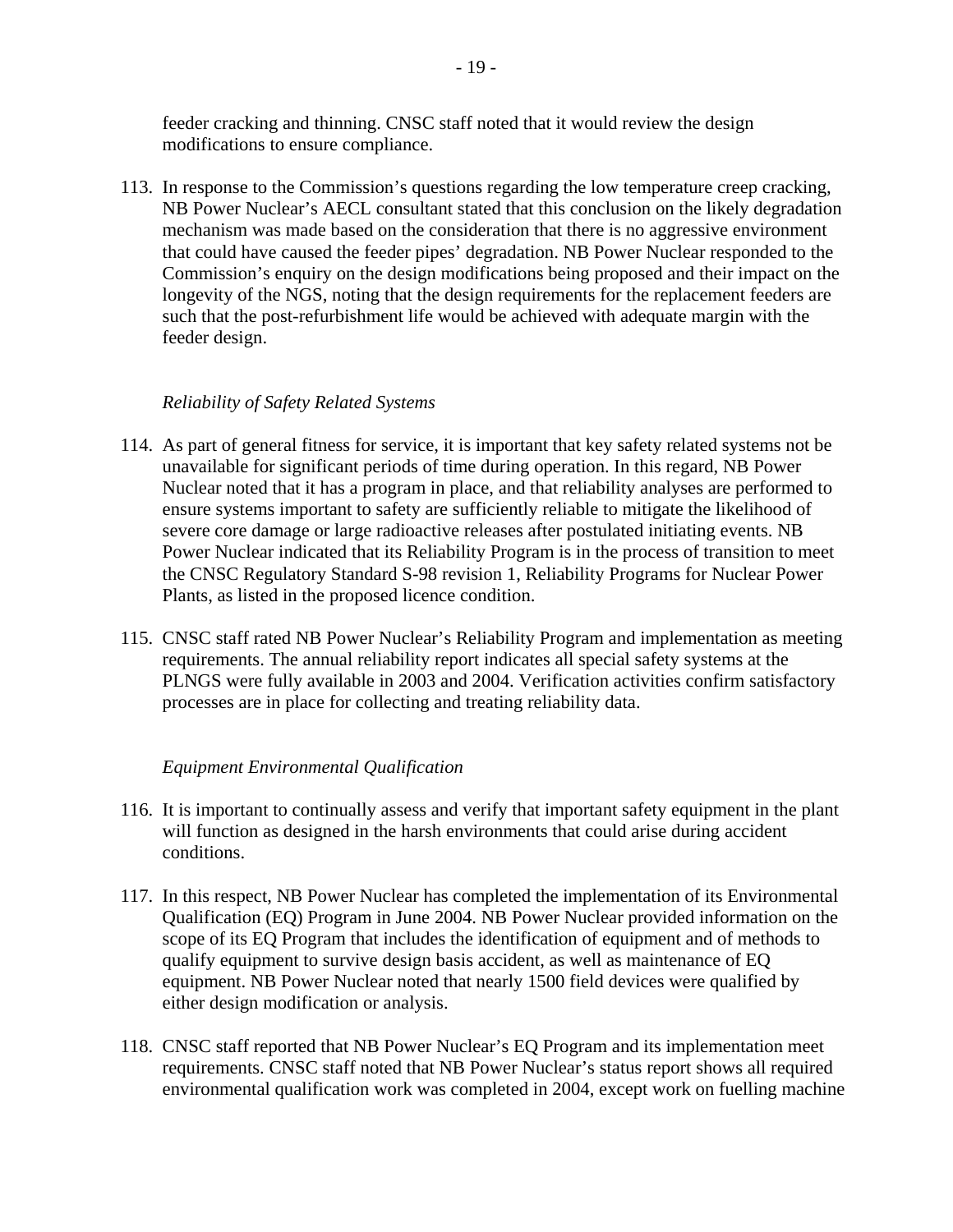pump motor sets and airlock seals. CNSC staff noted that these issues are being addressed. CNSC staff concluded that NB Power Nuclear is committed to the EQ Program, and maintenance staff is aware of conditions which may impact on environmental qualification.

#### *Conclusions on Fitness for Service*

119. The Commission is satisfied with NB Power Nuclear's programs for the inspection and life-cycle management of safety-critical systems. Based on the above information, the Commission concludes that the PLNGS is fit for service.

# **Emergency Preparedness and Fire Protection**

- 120. The CNSC requires that licensees, as part of their provisions for protection of persons in the conduct of their operations, be prepared to deal effectively with emergencies that may arise. In this regard, NB Power Nuclear reported that as part of its improvement program, it continues to upgrade equipment and facilities, conduct training and drills and improve its procedures. NB Power Nuclear is also planning to strengthen its Emergency Response Team performance to further enhance its on-site emergency preparedness.
- 121. As part of its off-site emergency preparedness, NB Power Nuclear noted that it has enhanced its current program by using the Community Notification System (CNS) as its primary method for notifying the area residents. In response to the Commission request for more detail on the CNS, NB Power Nuclear indicated that the system is tested regularly and reaches the total population of 3000 people within a 20 kilometer radius of the PLNGS.
- 122. CNSC staff reported that it finds the emergency preparedness program at the PLNGS to exceed CNSC expectations while the implementation of the program meets expectations. CNSC staff evaluated a major exercise involving NB Power staff and off-site authorities and determined that NB Power staff is competent and has appropriate support from other authorities.
- 123. L. Spear, in his intervention, expressed the view that the PLNGS emergency response team is well-trained and that the Point Lepreau wardens are also trained and ready for any emergency.

#### *Fire Protection*

124. With respect to fire protection in the design of the facility, NB Power Nuclear reported on several actions it has completed or is in the process of completing to address the poor rating it has received from CNSC. This includes the completion of a Fire and Building Code assessment, and upgrades and replacements of equipment. NB Power Nuclear reported that it will focus on further improvements in the fire protection equipment system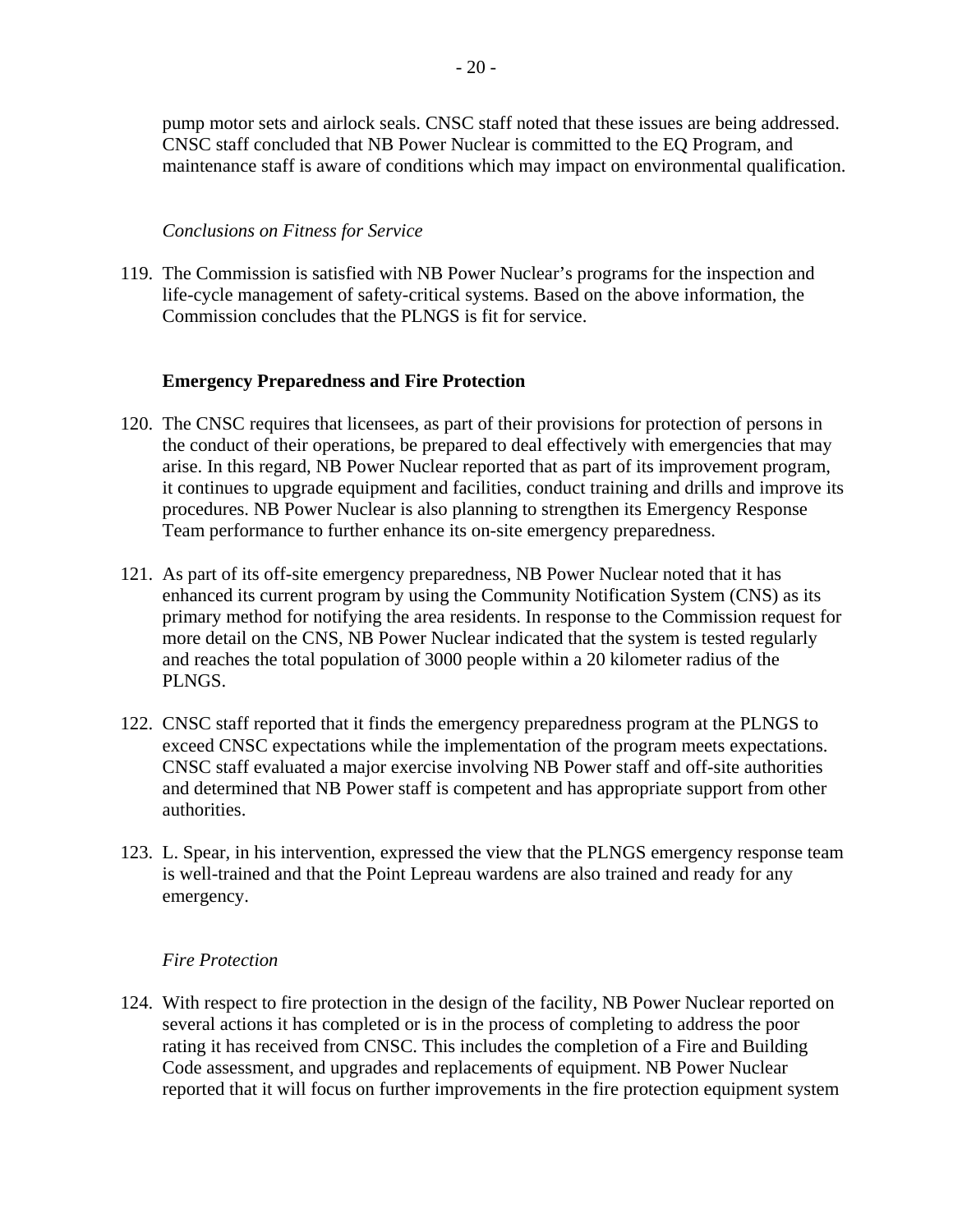health program and completion of the National Building Code and National Fire Code reviews.

- 125. Regarding fire protection response, NB Power Nuclear noted it has conducted additional training and drill exercises and is in the process of completing new inspection and test procedures.
- 126. CNSC staff reported that NB Power Nuclear's Fire Protection program and implementation do not meet requirements. However, CNSC staff notes that the risks associated with the identified deficiencies remain acceptably low. Furthermore, CNSC staff noted the improving trend towards meeting the requirements and expects that NB Power Nuclear will be compliant by April 2008.
- 127. With respect to NB Power Nuclear's program and implementation's low ratings, the Commission sought further assurances that the existing program is adequate to provide fire protection at the PLNGS until compliance with requirements is reached. In response, CNSC staff stated that there is adequate response at the PLNGS, which is verified on a routine basis as part of CNSC's compliance activities. CNSC staff noted that the identified weaknesses pertain to certain fire responder assumptions made by NB Power Nuclear that are not compliant with the National Fire Code and to the documentation of inspectionrelated procedures and routines. CNSC staff noted that NB Power Nuclear would be addressing the outstanding fire safety analysis through a Probabilistic Safety Assessment currently underway. CNSC staff concluded that the timeframe of two years is acceptable for such an assessment and does not pose an unacceptable risk. CNSC staff further noted that the NB Power Nuclear has demonstrated significant progress in addressing these issues and thus considers NB Power Nuclear qualified and capable of implementing the required corrective actions.
- 128. Considering that NB Power Nuclear's own response team may be assisted by an external volunteer fire department in the event of an emergency, the Commission sought further information with respect to the type of on-going training offered to these service providers. NB Power Nuclear responded that the volunteer fire department is well-equipped and is provided with orientation, training and exercise drills. Radiation protection training is also provided to cover the full scope of fire responses.
- 129. The Commission also enquired as to whether the external volunteer fire department staff needed security clearance to have access to the facility. NB Power Nuclear noted that this was not necessary since its Emergency Procedures ensure that responders are escorted at all times. NB Power Nuclear further noted that the escort services bring additional safety benefits by providing radiation protection to all offsite emergency responders. CNSC staff concurred with NB Power Nuclear in this regard, noting that the escort services help to control the emergency response activities in a safe and coordinated manner.
- 130. The Commission is satisfied that the current deficiencies in the fire protection program and implementation do not pose an unreasonable risk to the public. The Commission is also satisfied that adequate design provisions are being made to ensure that the PLNGS has the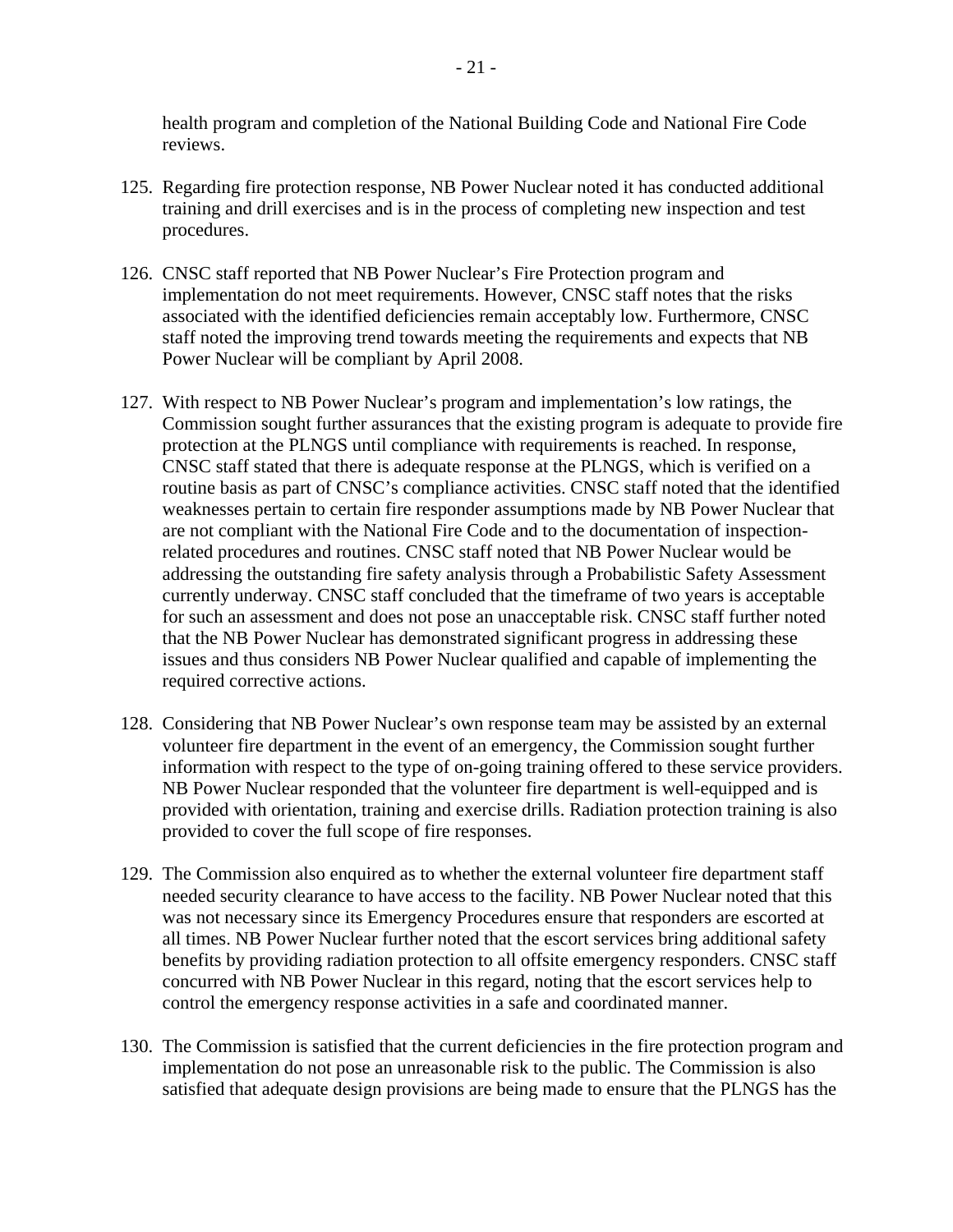necessary fire protection measures.

131. The Commission concludes that emergency preparedness and fire protection at the PLNGS is adequate for the proposed licence renewal.

# **Security**

- 132. NB Power Nuclear stated that its site security program ensures that equipment, procedures and trained personnel are in place.
- 133. CNSC staff reported it actively oversees the physical protection program at the PLNGS.
- 134. Considering the number of contractors that would be involved in the Retube and Refurbishment activities during the proposed licence period, the Commission enquired as to whether sufficient security measures would be in place. CNSC staff indicated that it is the licensee's responsibility to ensure that appropriate security arrangements are in place, including appropriate security clearance levels to those who require site access. In this regard, CNSC staff is satisfied that the arrangements in place for contractors meet the regulatory requirements.
- 135. While it would not be appropriate for the Commission to discuss security matters in detail in a public document, such as this *Record of Proceedings*, the Commission is satisfied that NB Power Nuclear's performance with respect to maintaining security at the facility has been acceptable.
- 136. The Commission concludes that NB Power Nuclear has made, and will continue to make, adequate provisions for ensuring the physical security of the PLNGS.

#### **Non-Proliferation and Safeguards**

- 137. CNSC staff reported that NB Power Nuclear's program for the safeguarding of material and non-proliferation and its implementation meet expectations.
- 138. NB Power Nuclear indicated that it has received regular visits by IAEA inspectors during the current licence period. NB Power Nuclear also noted that core discharge monitors were installed in 2004 to monitor spent fuel movements and provide backup for bundle counters. As well, digital monitoring operating system cameras were installed in 2005.
- 139. Based on this information, the Commission is satisfied that NB Power Nuclear has made, and will continue to make, adequate provisions in the areas of safeguards and nonproliferation at the PLNGS that are necessary for maintaining national security and measures necessary for implementing international agreements to which Canada has agreed.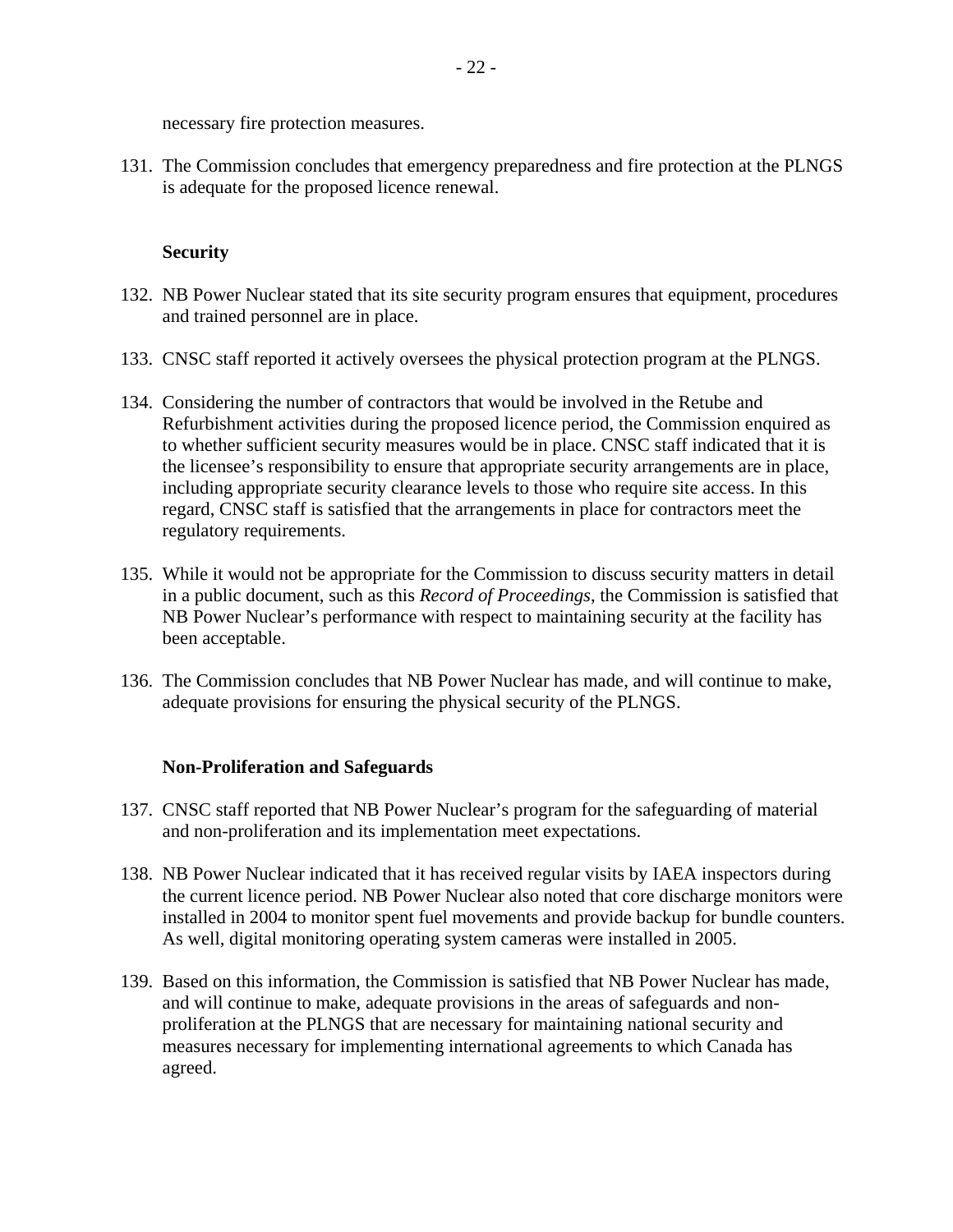- 140. In order to ensure that adequate resources will be available to meet the same regulatory requirements for safety, environmental protection and security during the future decommissioning of the PLNGS, the Commission requires that adequate plans and financial guarantees for decommissioning and long-term management of waste be put in place and maintained in a form acceptable to the Commission.
- 141. NB Power Nuclear explained that its financial guarantee is comprised of two components: a Nuclear Fuel Waste Trust and a Used Fuel Management and Decommissioning Funds Escrow. As a result of updates to the Decommissioning Financial Guarantee and the Preliminary Decommissioning Plan and cost estmate, NB Power Nuclear confirmed the completion of additional funding arrangements and revised Schedule A to the CNSC Financial Security and Access Agreement.
- 142. CNSC staff stated that NB Power Nuclear reviewed its Preliminary Decommissioning Plan and financial guarantee by June 30, 2005, as per the current licence condition. With the decision to proceed with the refurbishment of the PLNGS, further revision to the funding schedule was needed. CNSC staff reviewed the revised amount determined and deposited by NB Power Nuclear to this effect and found the financial guarantee acceptable.
- 143. The Commission concludes that the decommissioning financial guarantee for the PLNGS is acceptable for the purpose of the licence renewal.

# **Nuclear Liability Insurance**

144. CNSC staff reported that the insurance coverage of \$75 million meets the requirements of the *Nuclear Liability Act*<sup>7</sup> (NLA) and that the insurance coverage provided by the Nuclear Insurance Organization of Canada and their two co-insurers has been confirmed for the current policy term. CNSC staff also noted that NB Power Nuclear also holds insurance policies to cover on-site damages and costs which could be incurred following an accident with off-site consequences.

# **Canadian Environmental Assessment Act**

- 145. Before making a licensing decision, the Commission must be satisfied that all applicable requirements of the *Canadian Environmental Assessment Act<sup>8</sup>* (CEAA) have been fulfilled.
- 146. CNSC staff indicated that the application to renew the licence for the PLNGS under subsection 24(2) of the NSCA is not prescribed for the purposes of paragraph  $5(1)(d)$  of

 $T$ R.S.C. 1985, c. N-28.

<sup>&</sup>lt;sup>8</sup> S.C. 1992, c. 37.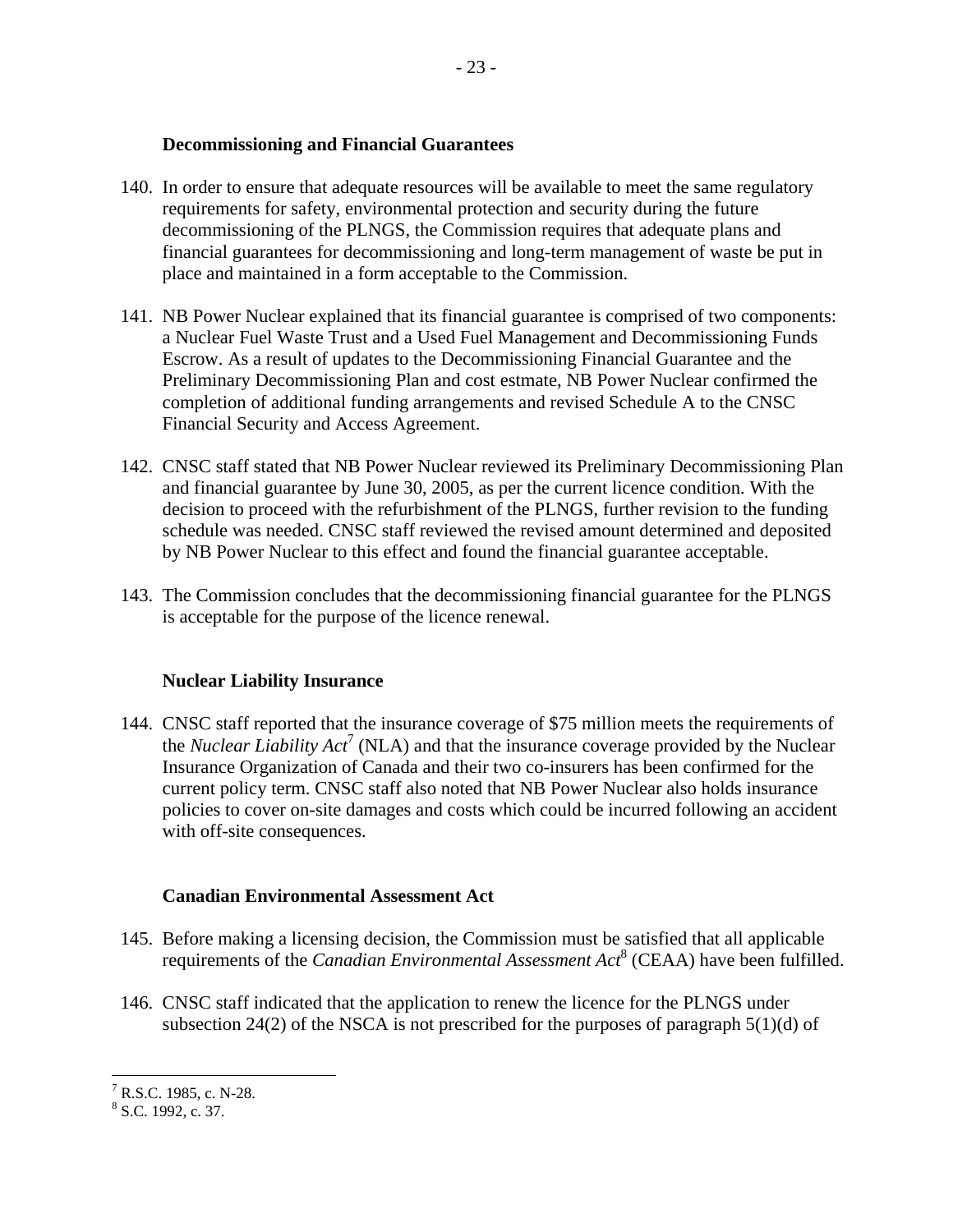the CEAA in the *Law List Regulations*<sup>9</sup>. Since there are no other CEAA triggers for this project that involve the CNSC, CNSC staff submitted that an EA under CEAA is not required.

- 147. CNSC staff also indicated that the effects of accidents and malfunctions associated with the operation of the reactor were assessed in the environmental assessment conducted by a panel in 1975. Therefore, CNSC staff concluded that the project can be excluded under section 2.1(1) of the *Exclusion List Regulations*<sup>10</sup> of CEAA.
- 148. CNSC staff further submitted that an EA under CEAA is not required for refurbishment activities as the effects of the refurbishment and continued operation of the reactor were assessed in the environmental assessment conducted in 2003 and can be excluded under item 2 of the *Exclusion List Regulations*.
- 149. Saint John Citizens Coalition for Clean Air and Greenpeace, in their interventions, expressed the view that the proposed refurbishment activities do not fall within the scope of activities associated with the renewal of an operating licence. The intervenors further contested CNSC staff's submission that the scope of the EA carried out in 2003 included the Retube and Refurbishment. In this regard, the intervenors recommended that an EA be conducted to consider the environmental impacts of the proposed associated activities.
- 150. Considering the information presented during the course of this hearing with respect to the scope of the activities associated with the proposed refurbishment of the PLNGS, the Commission accepts the CNSC staff's position that the proposed Retube and Refurbishment constitutes maintenance activities that can be included in the consideration of a licence renewal application. In this respect, the Commission is satisfied that the proposed activities can be authorized under the renewal of NB Power Nuclear's current operating licence.
- 151. The Commission also notes that the EA conducted in 2003 included the refurbishment activities that will generate the waste to be managed and the incremental environmental effects of the proposed continued operation of the PLNGS following the Retube and Refurbishment.
- 152. The Commission accepts CNSC staff's interpretation of the CEAA and thus is satisfied that the requirements of the CEAA for an environmental assessment of NB Power Nuclear's application for licence renewal have been fulfilled. The Commission concludes that no further environmental assessment of the proposed operation, Retube and Refurbishment of the PLNGS is required, pursuant to the CEAA, before the Commission may consider and make a decision on this licence application under the NSCA.

-<br>9  $9^9$  S.O.R./94-636.

 $^{10}$  S.O.R./94-639.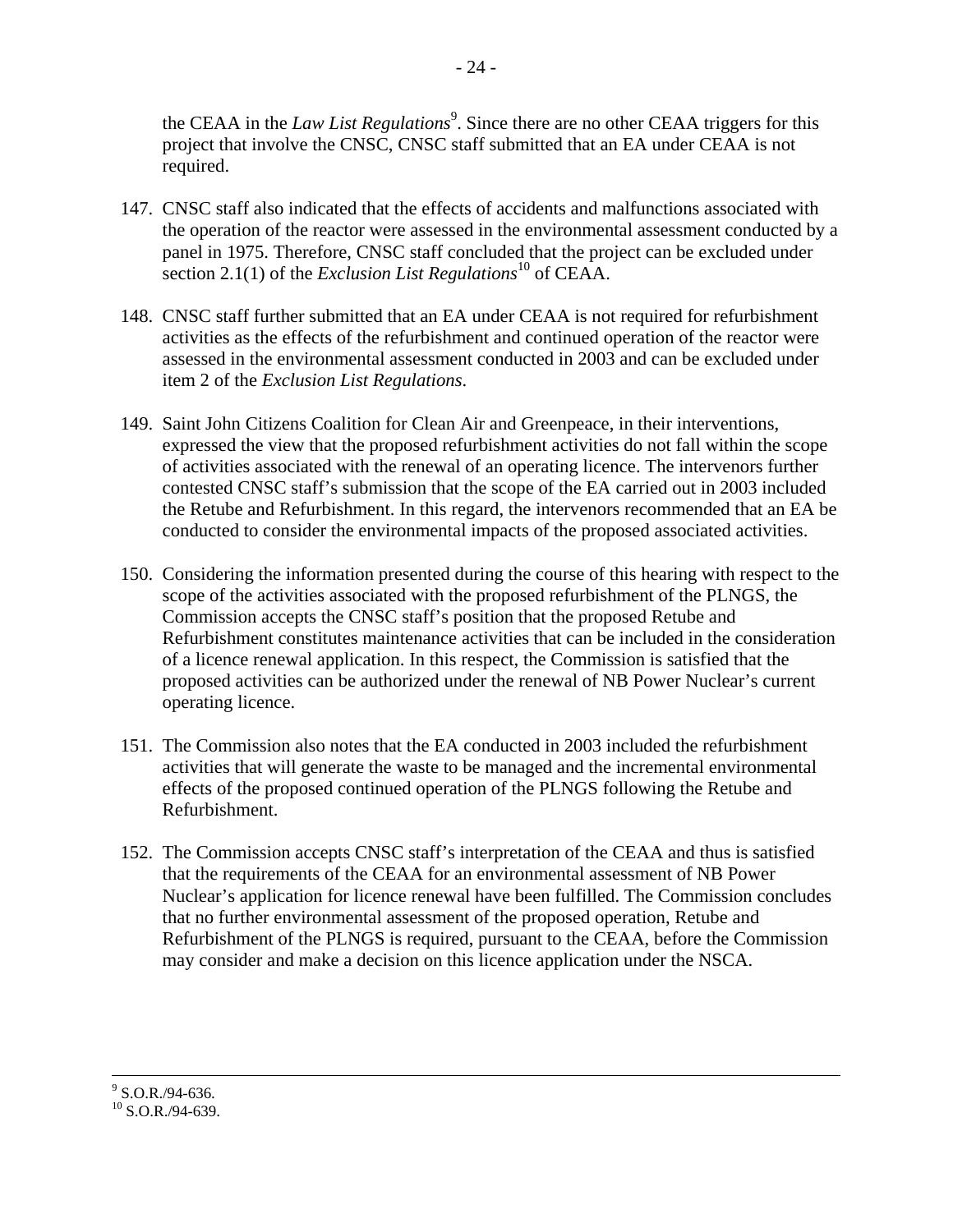### **Public Information Program**

- 153. NB Power Nuclear outlined the various aspects of its public information program that features presentations, public and key stakeholder meetings, community relations liaison committee, Web site postings, special visits and workshops on various topics, and publication of business plans, annual reports and environmental reports. NB Power Nuclear also noted that it tracks and follows up on issues that arise from the various briefings and sessions.
- 154. NB Power Nuclear reported that public surveys performed in 2000, 2003, and 2004 indicated that the public is informed of the operations and the proposed refurbishment activities of the PLNGS. In response to the Commission's question on the statistical accuracy of the survey, NB Power Nuclear confirmed that a statistical survey was done, where members of the public were randomly chosen throughout the Province of New Brunswick.
- 155. CNSC staff noted that NB Power Nuclear's public information program meets the applicable regulatory requirements of the *Class I Nuclear Facilities Regulations*<sup>11</sup> and is consistent with the CNSC Regulatory Guide G-217, *Licensee Public Information Programs*.
- 156. Considering the scope of activities and costs associated with the Retube and Refurbishment, the Commission expressed the view that an enhanced communication plan should be in place to ensure the availability of timely information on specific issues such as safety and project milestones. In this respect, the Commission questioned NB Power Nuclear on how it is planning to report to its stakeholders on the status of the proposed projects.
- 157. In response, NB Power Nuclear noted that its organizational structure, including two oversight committees and an executive refurbishment committee, is set up to ensure continued information sharing among all levels of the organization throughout the proposed licence period and project executions. With respect to keeping the public informed, NB Power Nuclear noted that it has been disseminating information on the proposed activities for a long period and that the general community is well informed on the proposed activities. NB Power Nuclear expressed its commitment to ensure continued public awareness by providing, for example, regular updates on the Refurbishment status via its Web site, at quarterly community liaison committee meetings, by access to a tollfree project info-line and via its media relations.
- 158. A. Harding, V. Aucoin and the Town of Rothesay, in their interventions, attested to the openness of NB Power Nuclear's communication and information program, noting that the information sessions have been pertinent and accurate.
- 159. Several other intervenors attested to NB Power Nuclear's involvement in and commitment to the community.

<sup>&</sup>lt;u>.</u>  $11$  S.O.R./2000-204.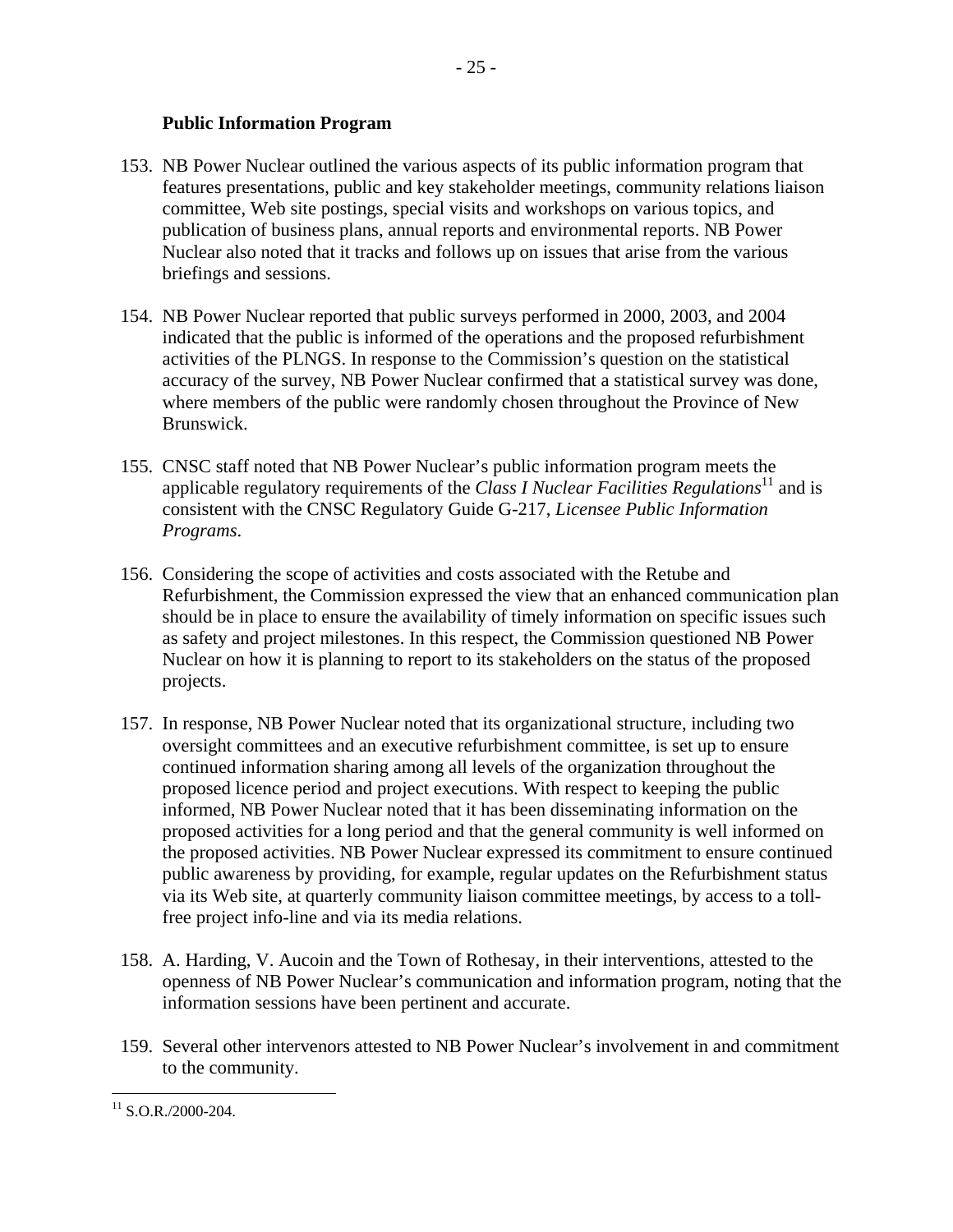- 160. Saint John Citizens Coalition for Clean Air, in its intervention, stated that NB Power Nuclear should be required to report radionuclides emission, along with health information, as part of the National Pollution Release Inventory (NPRI). Furthermore, the intervenor was of the view that risk assessment and probability analysis results should be available to the public so it can be aware of risks and mitigation measures in place.
- 161. In response, CNSC staff noted that the NPRI is under the jurisdiction of Environment Canada and NB Power Nuclear does report its hazardous releases using this process. As for radionuclides emissions, CNSC staff noted that NB Power Nuclear is fully compliant with reporting the releases that fall under the CNSC's legislation and that these releases are publicly available. In terms of the availability of risk and reliability studies, CNSC staff indicated that these reports are also publicly available.
- 162. Saint John Citizens Coalition for Clean Air also expressed the need to enhance the community newsletter and liaison committee. NB Power Nuclear explained that the community liaison committee had been established to target the community residing within a 20-kilometre radius of the PLNGS as the community which had indicated the most interest. Considering the intervenor's comments, NB Power Nuclear added that it would consider expanding its outreach in this respect.
- 163. Based on this information, the Commission is satisfied that NB Power Nuclear's information program meets the regulatory requirements and is effective in keeping the public in the vicinity informed of the effects of the facility operations and of the effects and status of the refurbishment activities.

#### **Licence Length and Interim Reporting**

- 164. NB Power Nuclear has applied to the CNSC for a five-year renewal of its licence. With reference to the CNSC staff criteria for recommending licence duration (as described in CMD 02-M12), CNSC staff recommended that the Commission accept and grant the proposed five-year term.
- 165. Several intervenors representing area municipalities, local government, workers' unions, businesses, as well as members of the public supported NB Power Nuclear's request and CNSC staff's recommendation for a five-year licence. Other intervenors submitted that the licence should be limited to 18-24 months, in line with the maintenance outage.
- 166. With respect to interim reporting, CNSC staff noted that it reports annually on the licensee's compliance and safety performance as part of the Annual Report on the Canadian Nuclear Power Industry. This report would include a detailed status on the ongoing activities that would be authorized under the proposed licence, including the work associated with the Retube and Refurbishment. To this effect, CNSC staff would increase the scope and detail of the annual report to report on progress made and issues identified by CNSC staff on the Retube and Refurbishment.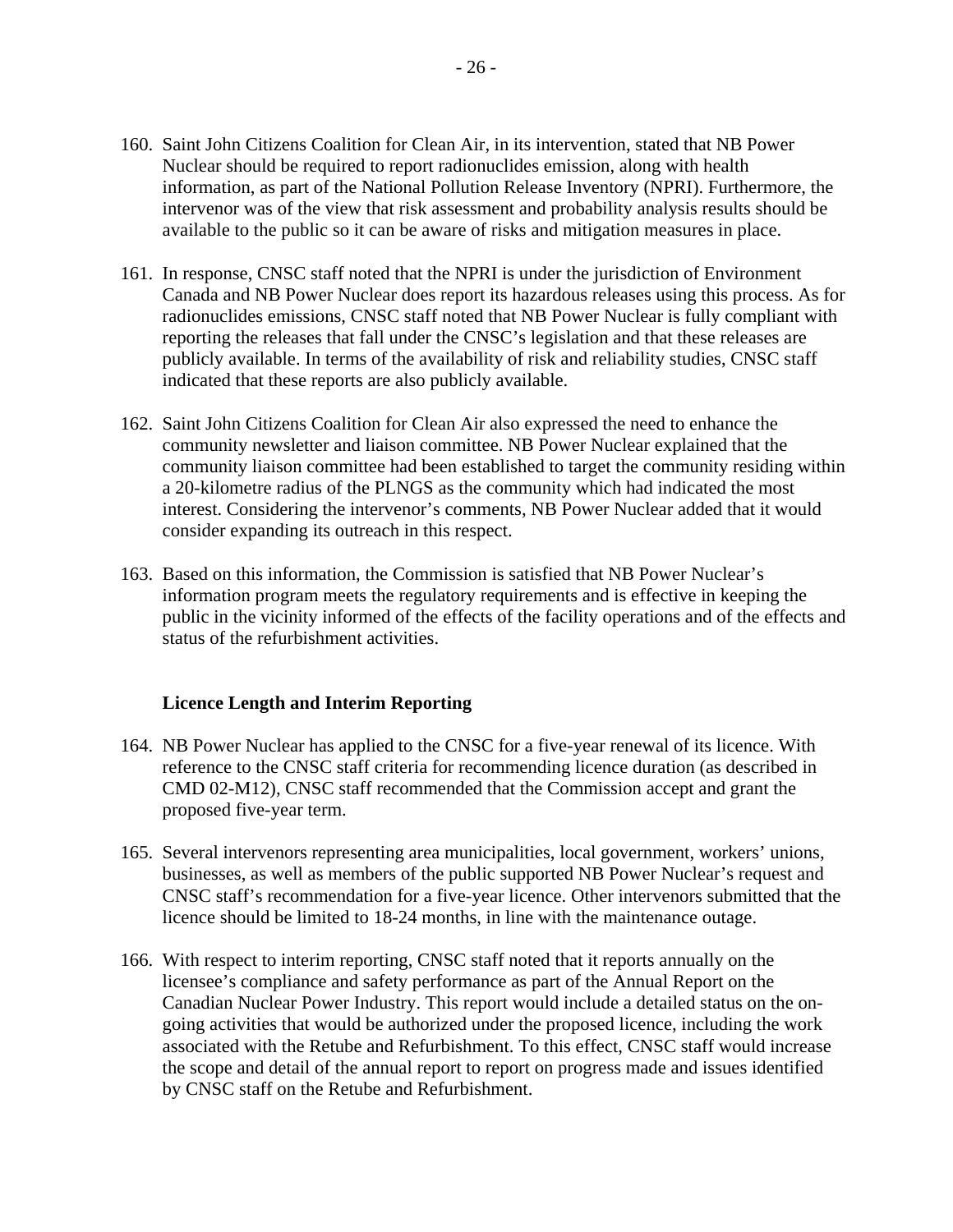- 167. CNSC staff recommended new conditions in the proposed licence to cover the restart and station return to service phases. These proposed conditions, listed as 12.1 and 12.2 in the draft licence, would require CNSC approvals for the removal of the guaranteed shutdown state and restart as well as for each increase in reactor power levels. CNSC staff requested that the authority to grant these approvals be delegated to a Designated Officer, noting that approval would be granted only once NB Power Nuclear had successfully completed a number of specified prerequisites.
- 168. Several intervenors expressed the view that approval for the restart of the PLNGS should be the subject of another CNSC public hearing for consideration by the Commission, and not an approval by a person authorized by the Commission.
- 169. With respect to the approvals to restart and return the plant to service, the Commission notes that it has the ability to delegate authority to a person authorized by it. In this case, however, considering the breadth of the work to be undertaken during the Retube and Refurbishment and the proposed licensing period of 5 years that includes both operation of the plant and a lengthy outage, the Commission has decided to exercise itself the decision whether to approve the restart of the reactor.
- 170. Accordingly, the proponent shall obtain approval of the Commission before reloading fuel in the reactor and proceeding with the restart of the reactor, as described in the proposed licence condition 12.1. The Commission will consider the request for approval to restart, including the completion assurance report, in the context of a public hearing.
- 171. Based on the above information and considerations, the Commission accepts the proposed five-year licence term. With respect to interim reporting, the Commission requests that CNSC staff present to the Commission an annual report on the safety performance at the PLNGS at a public proceeding of the Commission. The report will be part of the CNSC Staff Annual Report on the Canadian Nuclear Power Industry and will include a detailed progress report on the authorized activities associated with the Retube and the Refurbishment.

#### **Conclusion**

- 172. The Commission has considered the information and submissions of the applicant, CNSC staff and intervenors as presented in the material available for reference on the record.
- 173. The Commission concludes that NB Power Nuclear is qualified to carry out the activities that will be permitted under the renewed licence. Furthermore, the Commission concludes that in carrying out those activities, NB Power Nuclear should make adequate provision for the protection of the environment, the health and safety of persons and the maintenance of national security and measures required to implement international obligations to which Canada has agreed.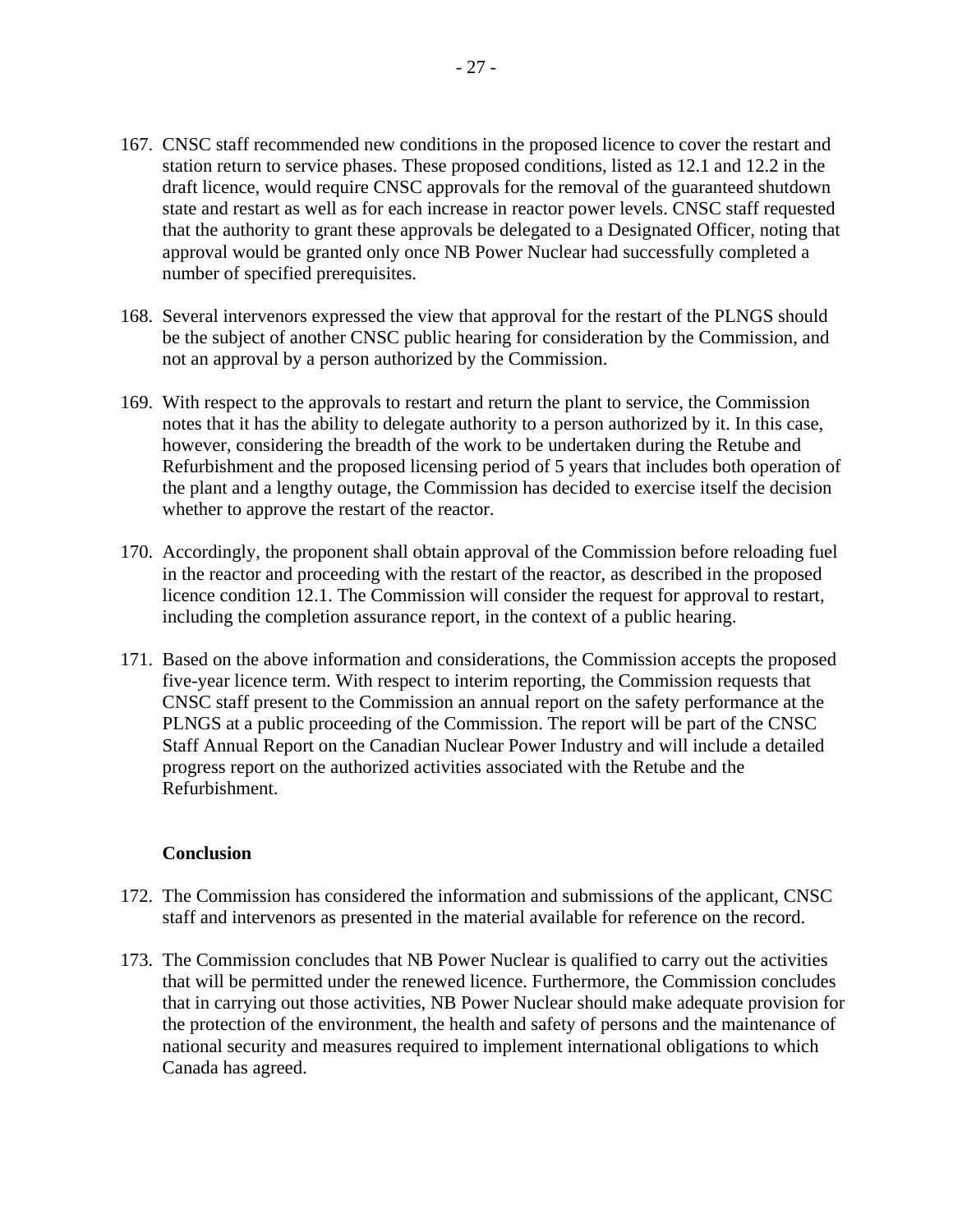- 174. The Commission therefore issues, pursuant to section 24 of the *Nuclear Safety and Control Act*, Nuclear Power Reactor Operating Licence PROL 17.00/2011 to New Brunswick Power Nuclear Corporation. The licence is valid from July 1, 2006 to June 30, 2011, unless suspended, amended, revoked or replaced.
- 175. The Commission includes in the licence the conditions recommended by CNSC staff in the draft licence attached to CMD 06-H4.C.
- 176. The Commission also decides the NB Power Nuclear shall obtain approval of the Commission before reloading fuel in the reactor and proceeding with the restart of the reactor, as described in the licence condition 12.1. The Commission will consider the request for approval, including the completion assurance report, in the context of a public hearing.
- 177. With this decision, the Commission requests that CNSC staff provide the Commission with an annual report on the safety performance of the facility at a public proceeding of the Commission. The report will be part of the CNSC Staff Annual Report on the Canadian Nuclear Power Industry and will include a detailed progress report on the authorized activities associated with the Retube and the Refurbishment.

Marc A. Leblanc Secretary, Canadian Nuclear Safety Commission

Date of decision: May 18, 2006 Date of release of Reasons for Decision: June 30, 2006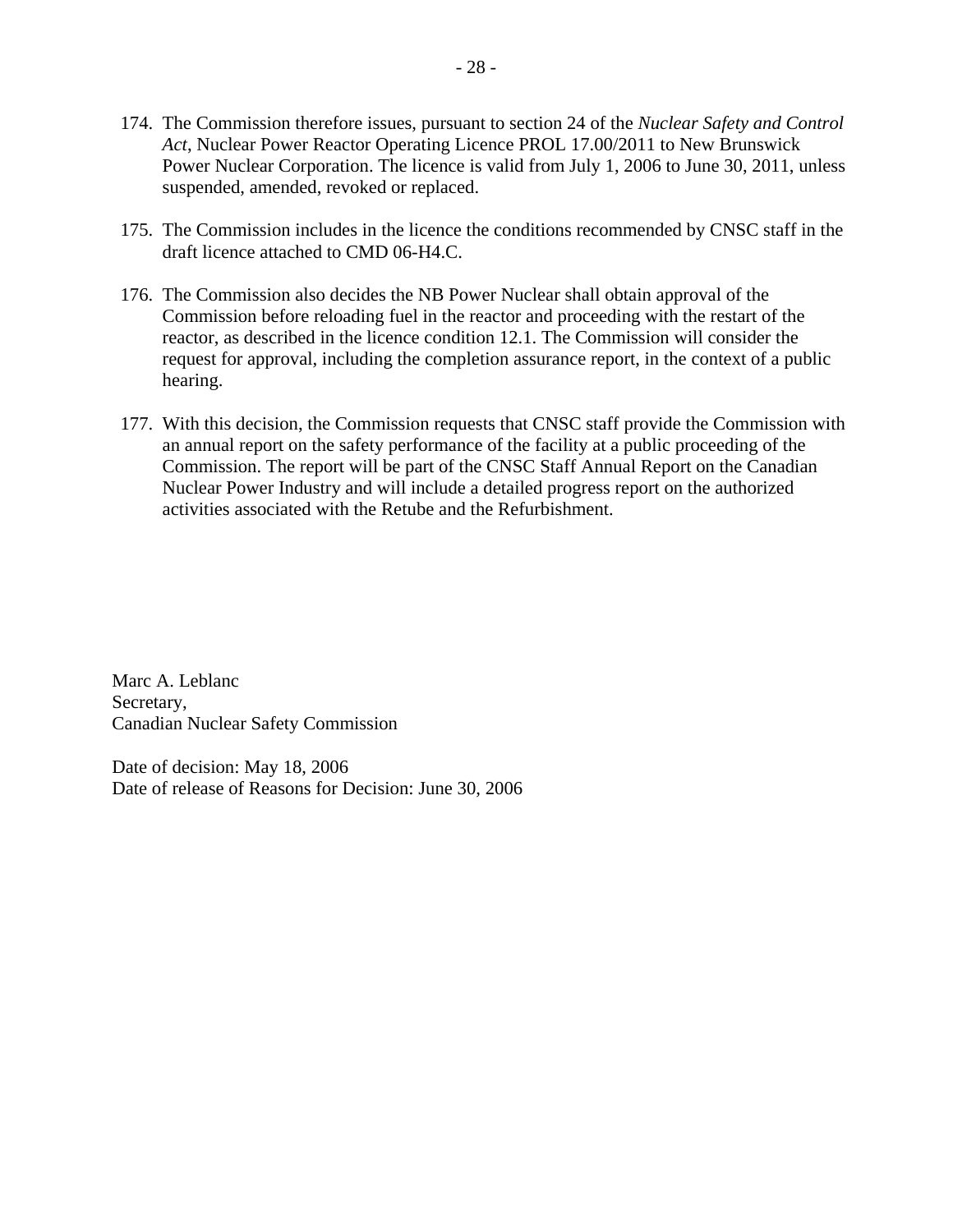# **Appendix A – Intervenors**

| <b>Intervenors</b>                                                                         | <b>Document Number</b> |
|--------------------------------------------------------------------------------------------|------------------------|
| R. Mawhinney                                                                               | CMD 06-H4.2            |
|                                                                                            | CMD 06-H4.2A           |
| A. Harding                                                                                 | CMD 06-H4.3            |
|                                                                                            | CMD 06-H4.3A           |
| R. MacKenney                                                                               | CMD 06-H4.4            |
|                                                                                            | CMD 06-H4.4A           |
| L.R. Spear                                                                                 | CMD 06-H4.5            |
|                                                                                            | CMD 06-H4.5A           |
|                                                                                            | CMD 06-H4.5B           |
| Saint John Citizens Coalition For Clean Air, represented by G. Dalzell                     | CMD 06-H4.6            |
|                                                                                            | CMD 06-H4.6A           |
| $\overline{K}$ .A. Jonah                                                                   | CMD 06-H4.7            |
| International Brotherhood of Electrical Workers – Local 37, represented by<br>R. Galbraith | CMD 06-H4.8            |
| New Brunswick Society of Certified Engineering Technicians and                             | CMD 06-H4.9            |
| Technologies, represented by J. Nyers                                                      | CMD 06-H4.9A           |
| Canadian Nuclear Workers Council, represented by D. Shier and D. Dixon                     | CMD 06-H4.10           |
|                                                                                            | CMD 06-H4.10A          |
| North American Young Generation in Nuclear, represented by<br>M. McIntyre                  | CMD 06-H4.11           |
| J.L. MacLean                                                                               | CMD 06-H4.12           |
| Syed M.H. Zaidi                                                                            | CMD 06-H4.13           |
| Greenpeace Canada, represented by S-P. Stensil                                             | CMD 06-H4.14           |
|                                                                                            | CMD 06-H4.14A          |
|                                                                                            | CMD 06-H4.14B          |
| Conservation Council of New Brunswick, represented by D. Coon                              | CMD 06-H4.15           |
|                                                                                            | CMD 06-H4.15A          |
| Dr. M. MacBeath                                                                            | CMD 06-H4.16           |
| J.K. Sutherland                                                                            | CMD 06-H4.17           |
| J. Valardo                                                                                 | CMD 06-H4.18           |
| C.C. Arbeau                                                                                | CMD 06-H4.19           |
| New Brunswick Community College – Saint John                                               | CMD 06-H4.20           |
| P. Zed, M.P.                                                                               | CMD 06-H4.21           |
| Association of Professional Engineers and Geoscientists of New                             | CMD 06-H4.22           |
| <b>Brunswick</b>                                                                           |                        |
| <b>Energy Portfolio</b>                                                                    | CMD 06-H4.23           |
| New Brunswick Building and Construction Trades Coundil                                     | CMD 06-H4.24           |
| New Brunswick Department of Energy                                                         | CMD 06-H4.25           |
| Town of Rothesay                                                                           | CMD 06-H4.26           |
| Town of Grand Bay-Westfield                                                                | CMD 06-H4.27           |
| A. Drinovz                                                                                 | CMD 06-H4.28           |